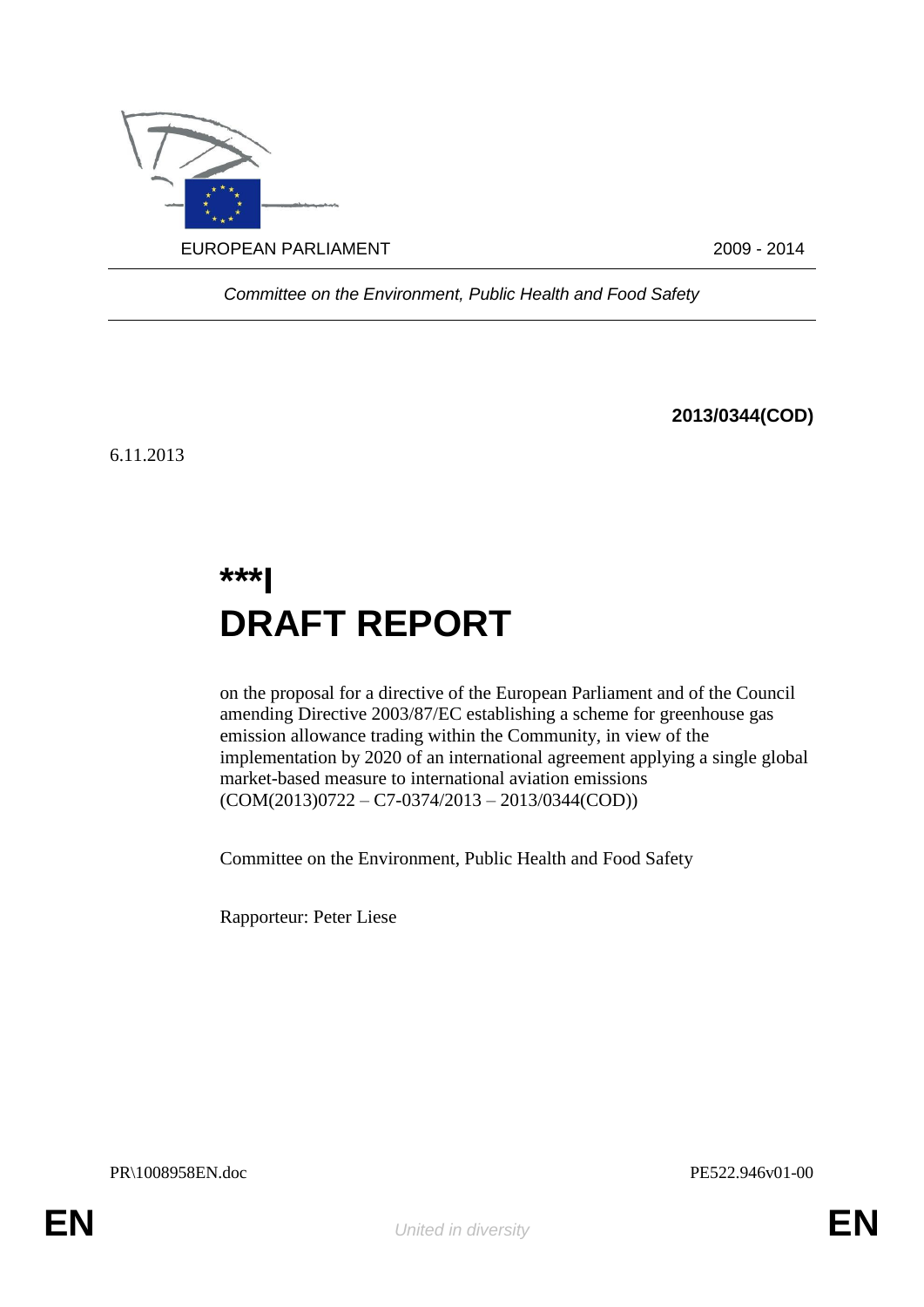#### *Symbols for procedures*

- \* Consultation procedure
- Consent procedure
- \*\*\*I Ordinary legislative procedure (first reading)<br>\*\*\*II Ordinary legislative procedure (second reading)
- Ordinary legislative procedure (second reading)
- \*\*\*III Ordinary legislative procedure (third reading)

(The type of procedure depends on the legal basis proposed by the draft act.)

### *Amendments to a draft act*

#### **Amendments by Parliament set out in two columns**

Deletions are indicated in *bold italics* in the left-hand column. Replacements are indicated in *bold italics* in both columns. New text is indicated in *bold italics* in the right-hand column.

The first and second lines of the header of each amendment identify the relevant part of the draft act under consideration. If an amendment pertains to an existing act that the draft act is seeking to amend, the amendment heading includes a third line identifying the existing act and a fourth line identifying the provision in that act that Parliament wishes to amend.

#### **Amendments by Parliament in the form of a consolidated text**

New text is highlighted in *bold italics*. Deletions are indicated using either the ▌symbol or strikeout. Replacements are indicated by highlighting the new text in *bold italics* and by deleting or striking out the text that has been replaced.

By way of exception, purely technical changes made by the drafting departments in preparing the final text are not highlighted.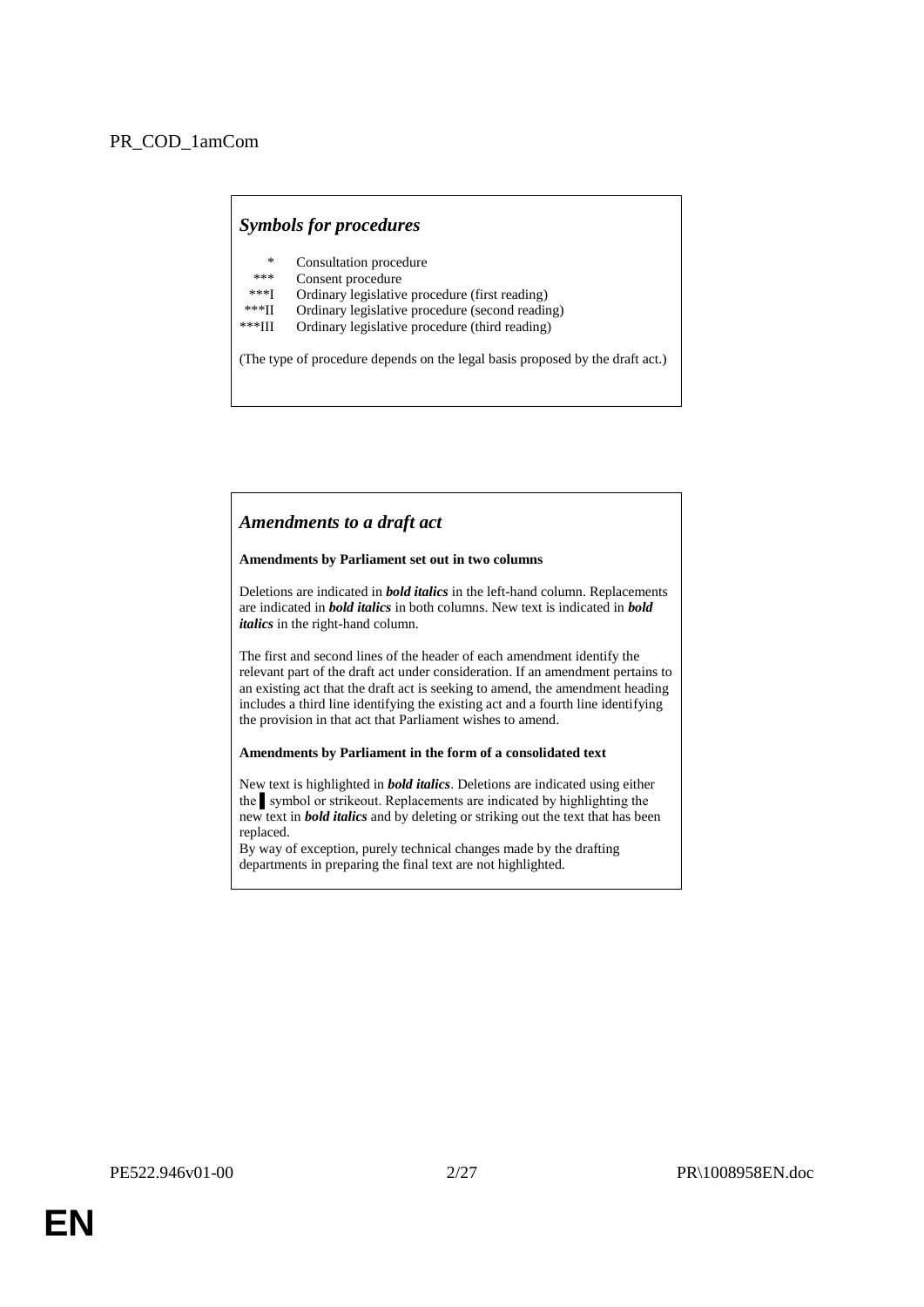# **CONTENTS**

| Page |
|------|
|      |
|      |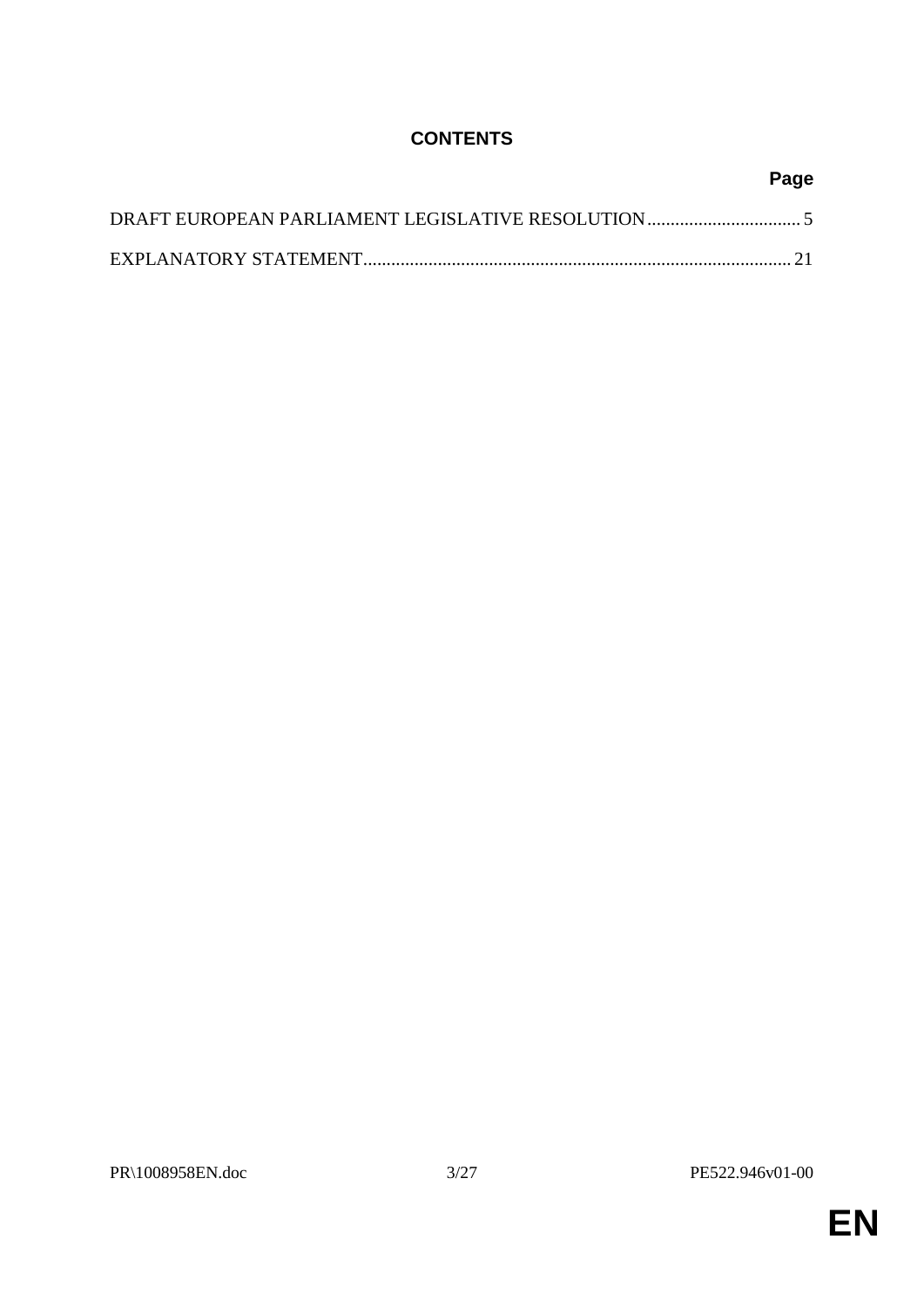PE522.946v01 -00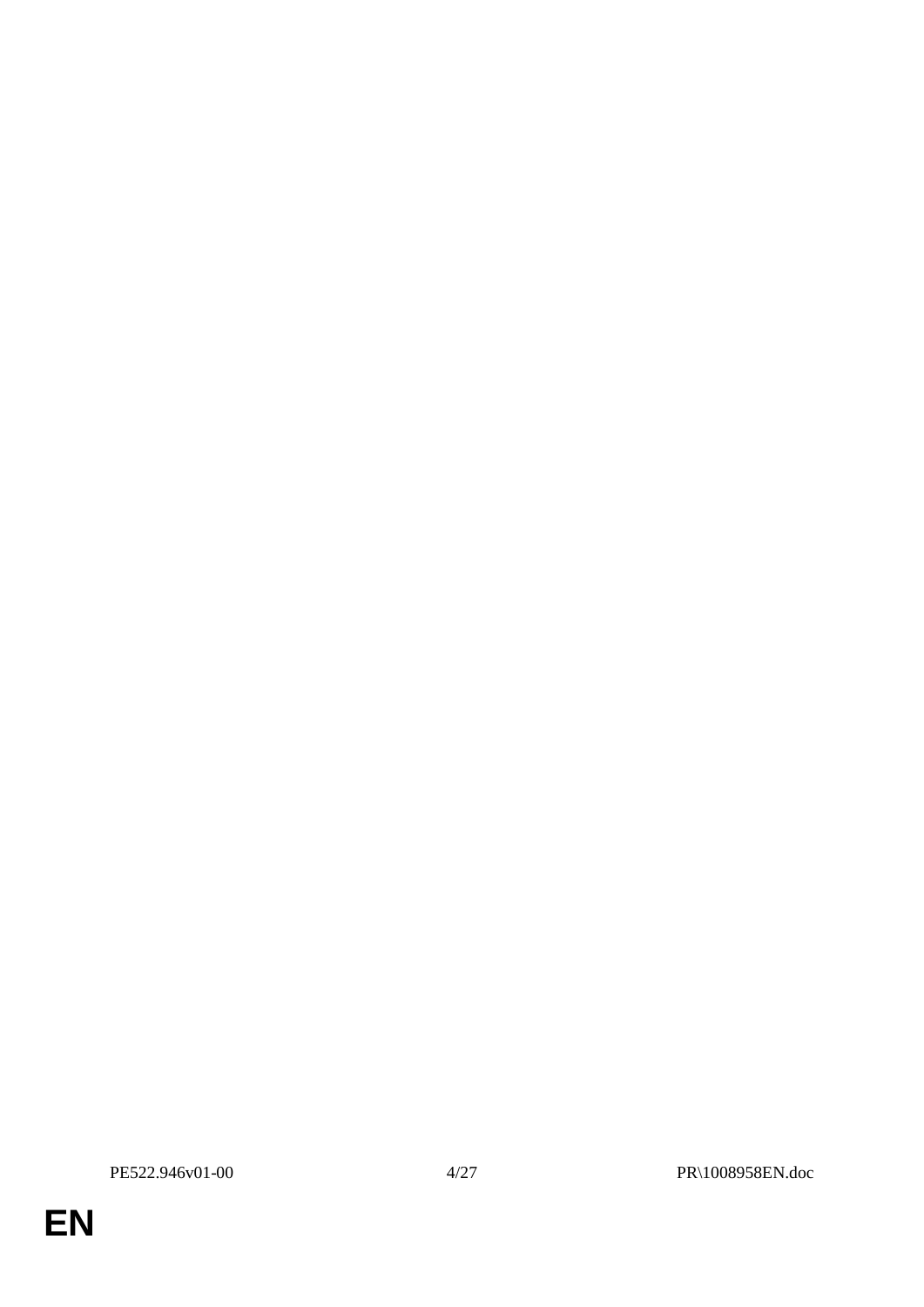# **DRAFT EUROPEAN PARLIAMENT LEGISLATIVE RESOLUTION**

**on the proposal for a directive of the European Parliament and of the Council amending Directive 2003/87/EC establishing a scheme for greenhouse gas emission allowance trading within the Community, in view of the implementation by 2020 of an international agreement applying a single global market-based measure to international aviation emissions (COM(2013)0722 – C7-0374/2013 – 2013/0344(COD))**

# **(Ordinary legislative procedure: first reading)**

*The European Parliament*,

- having regard to the Commission proposal to Parliament and the Council (COM(2013)0722),
- having regard to Article 294(2) and Article 192(1) of the Treaty on the Functioning of the European Union, pursuant to which the Commission submitted the proposal to Parliament (C7-0374/2013),

–

- having regard to Article 294(3) of the Treaty on the Functioning of the European Union,
- having regard to the opinion of the European Economic and Social Committee of 13 February,  $2013<sup>1</sup>$ ,
- having regard to the opinion of the Committee of the Regions of  $\dots$ ?, having regard to Rules 55 of its Rules of Procedure,
- having regard to the report of the Committee on the Environment, Public Health and Food Safety (A7-0000/2013),
- 1. Adopts its position at first reading hereinafter set out;
- 2. Approves its statement annexed to this resolution;
- 3. Instructs its President to forward its position to the Council, the Commission and the national parliaments.

<sup>1</sup>  $1$  OJ C ...

 $^{2}$  OJ C ...

PR\1008958EN.doc 5/27 PE522.946v01-00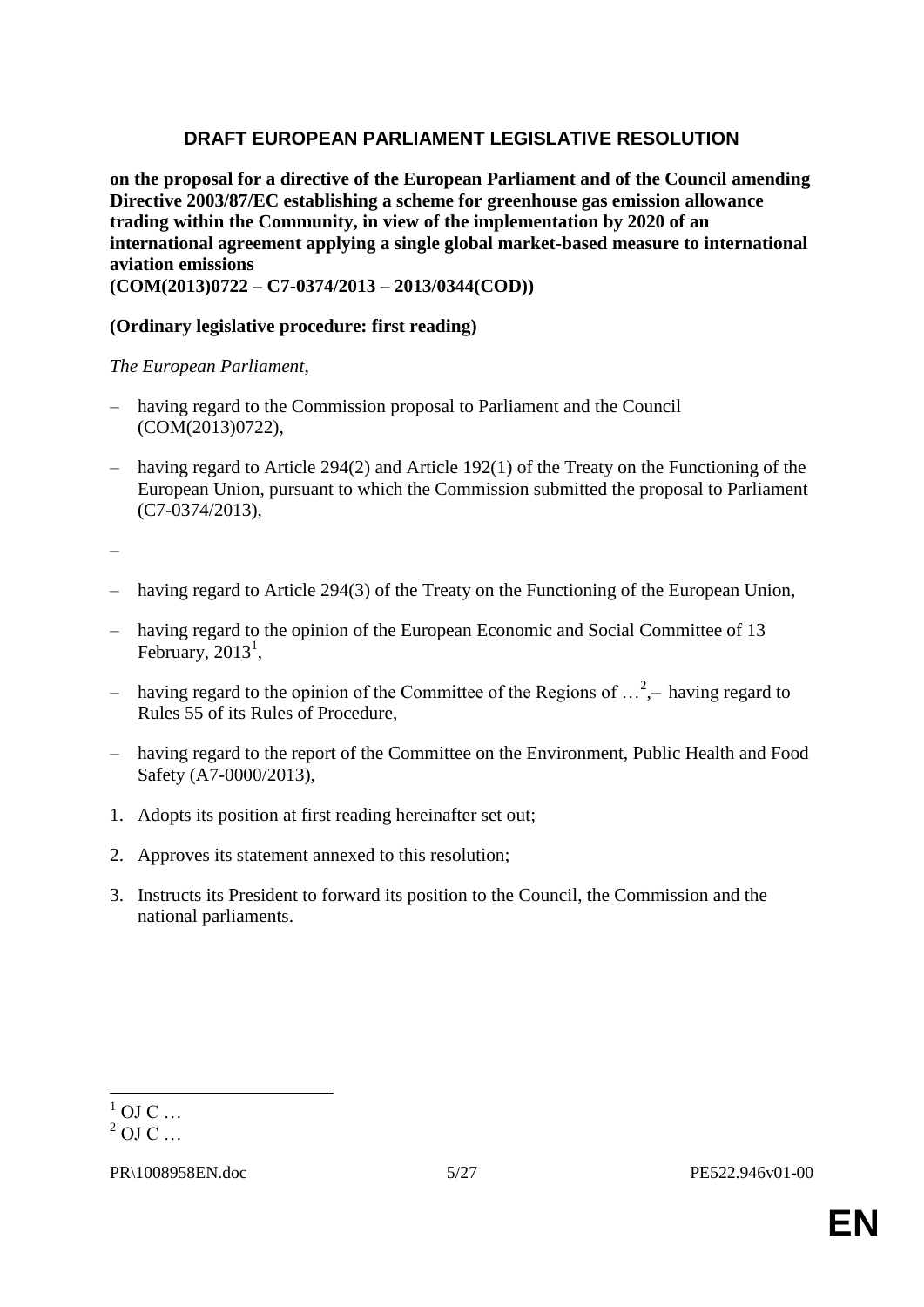# **Proposal for a directive Recital 2a (new)**

*Text proposed by the Commission Amendment*

*(2a) In order to build confidence at international level with regard to the EU ETS, revenues generated from the auctioning of allowances or any equivalent amount, where required by overriding budgetary principles of the Member States, such as unity and universality, should be used to reduce greenhouse gas emissions, to adapt to the impacts of climate change in the Union and third countries, to fund research and development for mitigation and adaptation and to cover the cost of administering the EU ETS. Revenues generated from auctioning should also be used on low-emission transport. The proceeds of auctioning should in particular be used to fund contributions to the Global Energy Efficiency and Renewable Energy Fund and the Green Climate Fund under UNFCCC, and measures to avoid deforestation and facilitate adaptation in developing countries. As part of an agreement on an effective, route-based global MBM with significant potential to reduce climate impact of aviation, the Union should also commit to assign revenues created by such measure to the Green Climate Fund under UNFCCC to reflect the principle of common but differentiated responsibilities and respective capabilities, and to international efforts to fund research and development to reduce greenhouse gas emissions of aviation.*

Or. en

*Justification During the negotiations on the current directive, the European Parliament insisted on a* 

PE522.946v01-00 6/27 PR\1008958EN.doc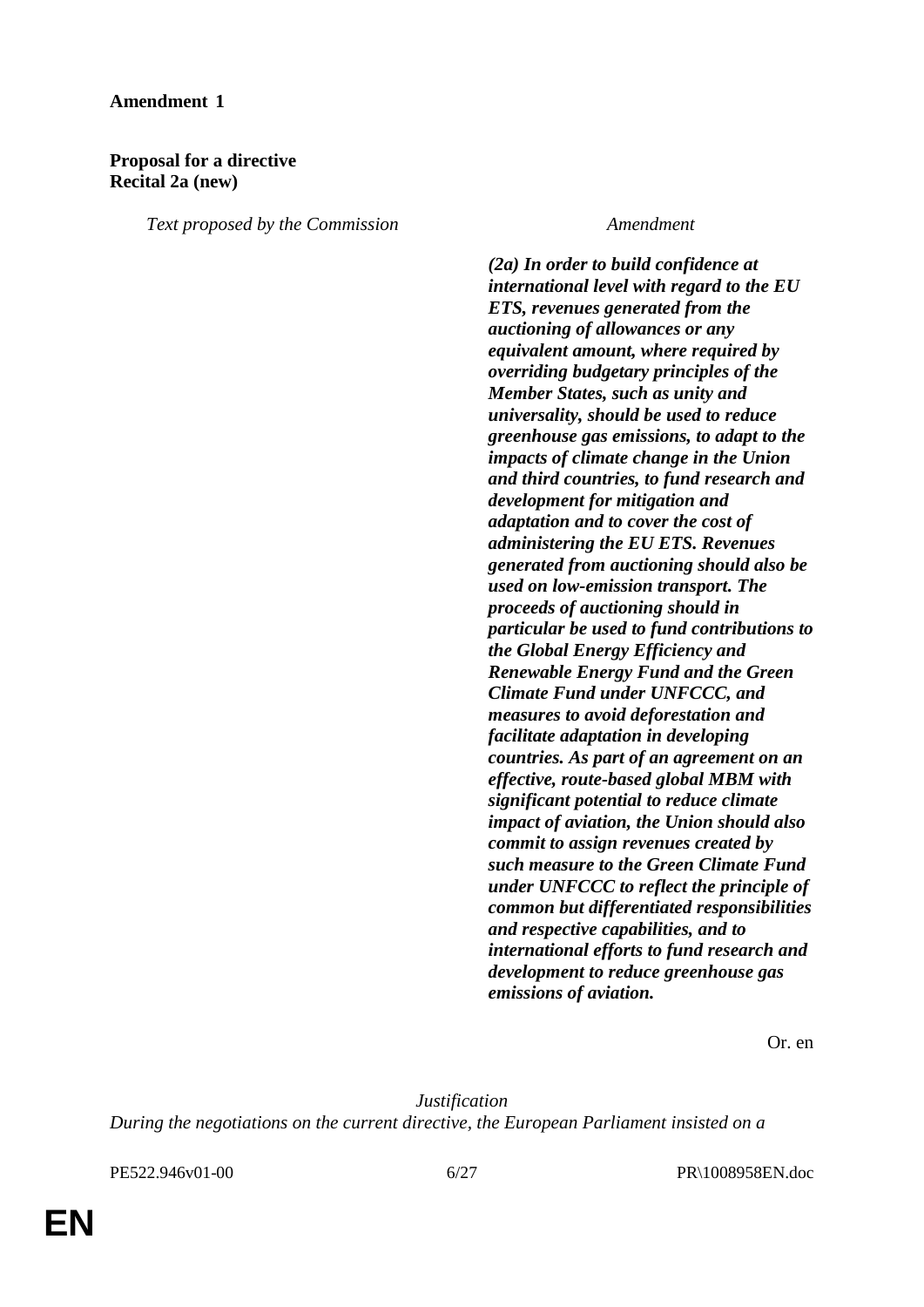*clearly binding earmarking. At the time, member states were not ready to accept this and only a recommendation is included in the directive. It would facilitate the acceptance of the EU scheme if member states accepted a much clearer commitment. Common research projects on technology still reducing emissions in aviation could be created with third countries. A contribution of EU member states to adaptation and mitigation including the green climate fund under UNFCCC would be very helpful to facilitate the support of developing countries. This principle must also be introduced into the international negotiations*

# **Amendment 2**

**Proposal for a directive Article 1 - paragraph 1 - point 1a (new)** Directive 2003/87/EC Article 3d - paragraph 4

*Text proposed by the Commission Amendment*

# *Article 3d(4) shall be replaced by the following:*

*"Member States shall use revenues generated from the auctioning of allowances for efforts to tackle climate change, in particular at international level, to reduce greenhouse gas emissions and to adapt to the impacts of climate change in developing countries as well as to fund research and development for mitigation and adaptation including in particular in the field of aeronautics and air transport. Revenues generated from auctioning shall also be used on lowemission-transport. The proceeds of auctioning shall also be used to fund contributions to the Global Energy Efficiency and Renewable Energy Fund and the Green Climate Fund under UNFCCC as well as measures to avoid deforestation.*

*Member States shall regularly inform the Commission of actions taken pursuant to the first subparagraph."*

Or. en

*Justification During the negotiations on the current directive, the European Parliament insisted on a* 

PR\1008958EN.doc 7/27 PE522.946v01-00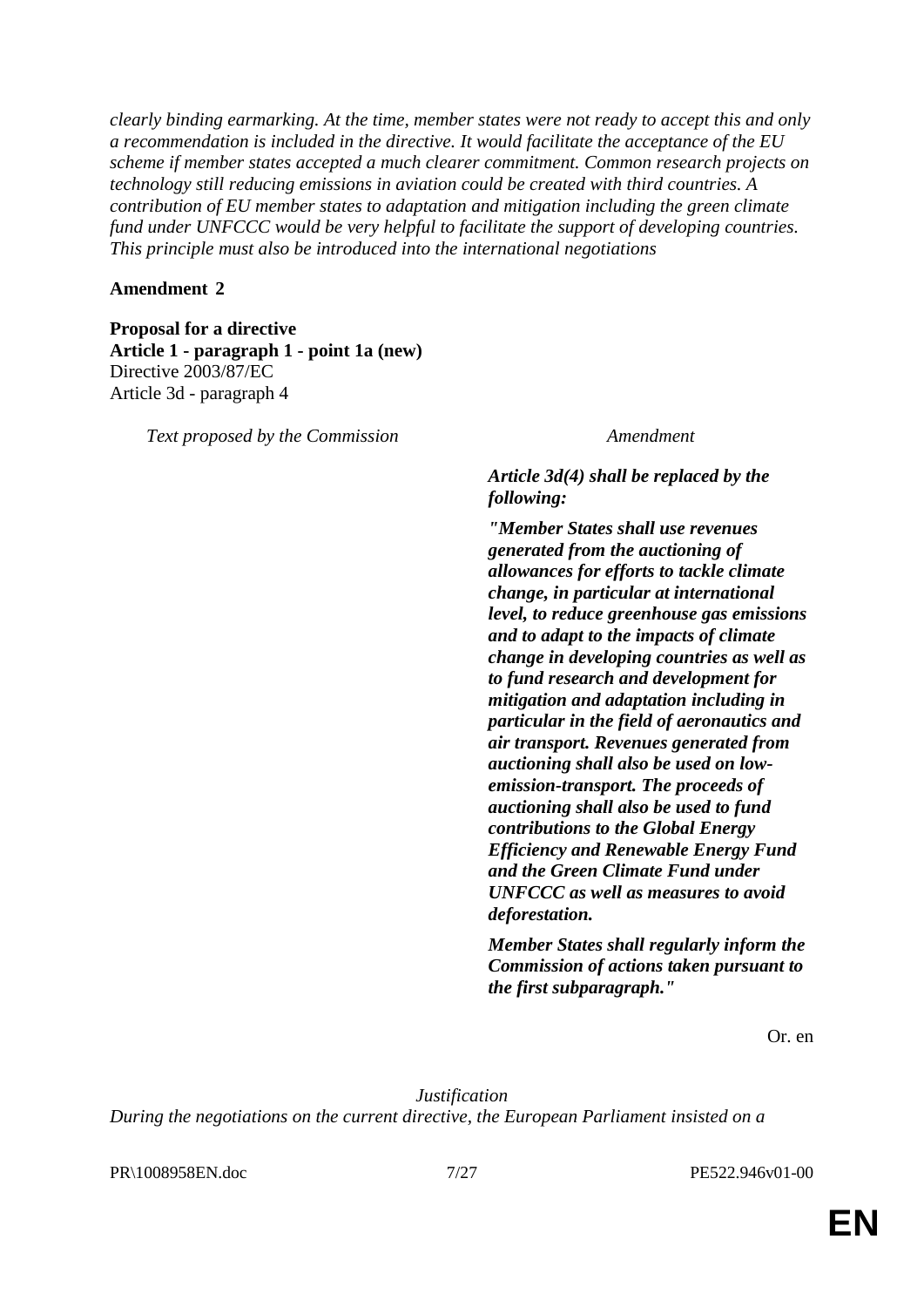*clearly binding earmarking. At the time, member states were not ready to accept this and only a recommendation is included in the directive. It would facilitate the acceptance of the EU scheme if member states accepted a much clearer commitment. Common research projects on technology still reducing emissions in aviation could be created with third countries. A contribution of EU member states to adaptation and mitigation including the green climate fund under UNFCCC would be very helpful to facilitate the support of developing countries. This principle must also be introduced into the international negotiations*

# **Amendment 3**

### **Proposal for a directive Annex** Directive 2003/87/EC Annex IIc - table row 37

|    | Text proposed by the Commission                          |    | Amendment                                     |
|----|----------------------------------------------------------|----|-----------------------------------------------|
| CN | CHINA including HONG<br>KONG, MACAO and<br><b>TAIWAN</b> | CN | CHINA including HONG<br><b>KONG and MACAO</b> |

Or. en

*Justification*

*Taiwan should be entered as a separate destination entry and not part of the one for China*

# **Amendment 3**

# **Proposal for a directive Annex** Directive 2003/87/EC Annex IIc - table row 147a (new)

*Text proposed by the Commission Amendment*

*TW TAIWAN*

Or. en

*Justification*

*Taiwan should be entered as a separate destination entry and not part of the one for China*

PE522.946v01-00 8/27 PR\1008958EN.doc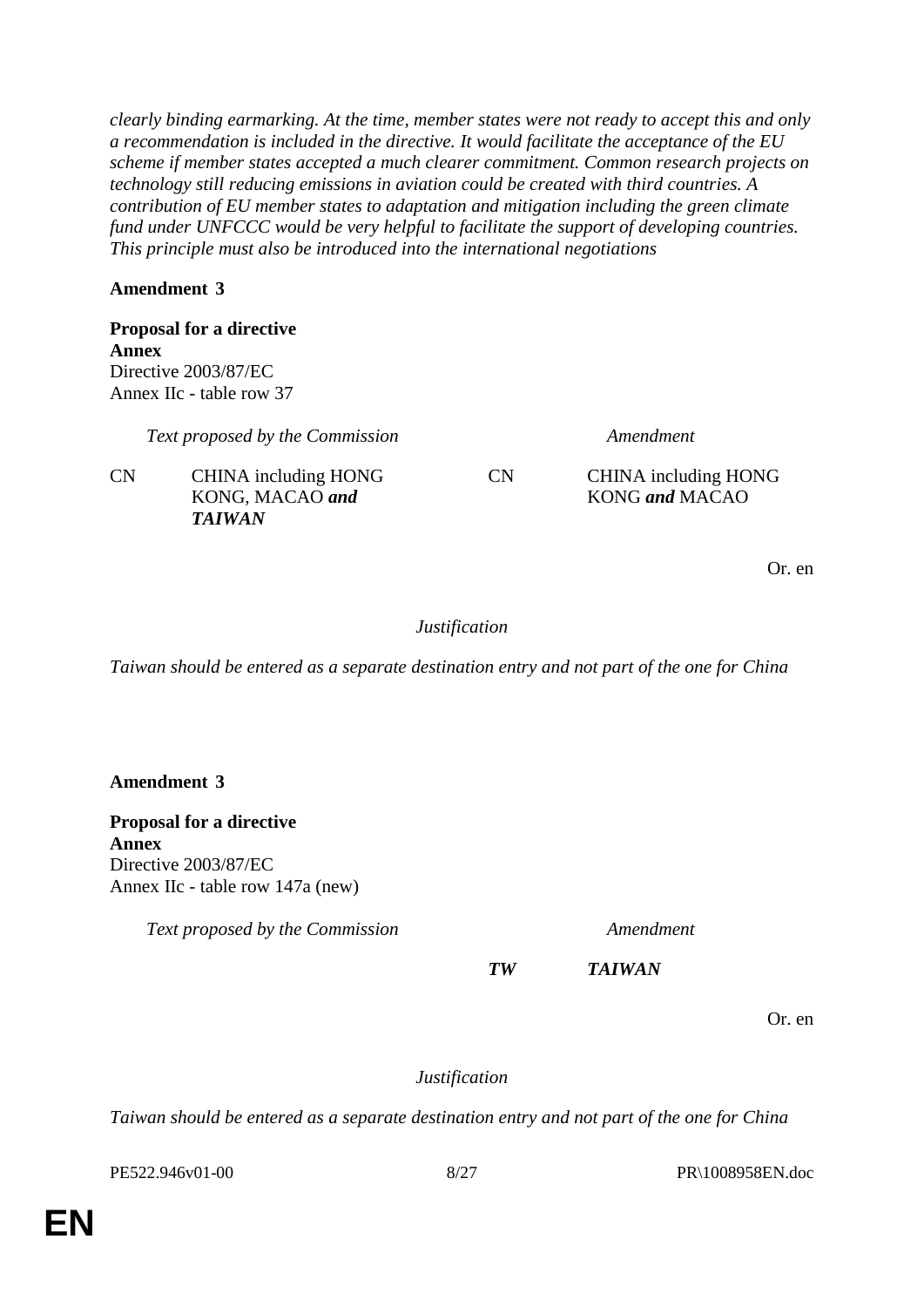## **Proposal for a directive Recital 2**

# *Text proposed by the Commission Amendment*

(2) Consequently it is desirable to temporarily consider the requirements set out in Directive 2003/87/EC of the European Parliament and of the Council as satisfied, when obligations are met in respect of a certain percentage of the emissions from flights to and from aerodromes in third countries. In doing so, the Union emphasises that requirements can be applied in respect of certain percentages of emissions from flights to and from aerodromes in countries of the European Economic Area (EEA), in the same manner as legal requirements can be placed on more of the emissions from flights to and from such aerodromes.

(2) Consequently*, in order to sustain the momentum reached at the 2013 ICAO Assembly and facilitate progress at the upcoming 2016 ICAO Assembly*, it is desirable to temporarily consider the requirements set out in Directive 2003/87/EC of the European Parliament and of the Council as satisfied *for the period until 2016*, when obligations are met in respect of a certain percentage of the emissions from flights to and from aerodromes in third countries. In doing so, the Union emphasises that requirements can be applied in respect of certain percentages of emissions from flights to and from aerodromes in countries of the European Economic Area (EEA), in the same manner as legal requirements can be placed on more of the emissions from flights to and from such aerodromes.

Or. en

# *Justification*

*The current derogation should only apply until 2016 and the next ICAO Assembly. Following the ICAO conclusions in 2016 and results achieved, the Union could consider if and what further steps need to be made to reflect the outcome of the international negotiations. With the current derogation expiring end of 2016, the legislators will have sufficient time to conclude any further codecision procedure that might be necessary since the surrender date for 2017 emissions falls in April 2018.*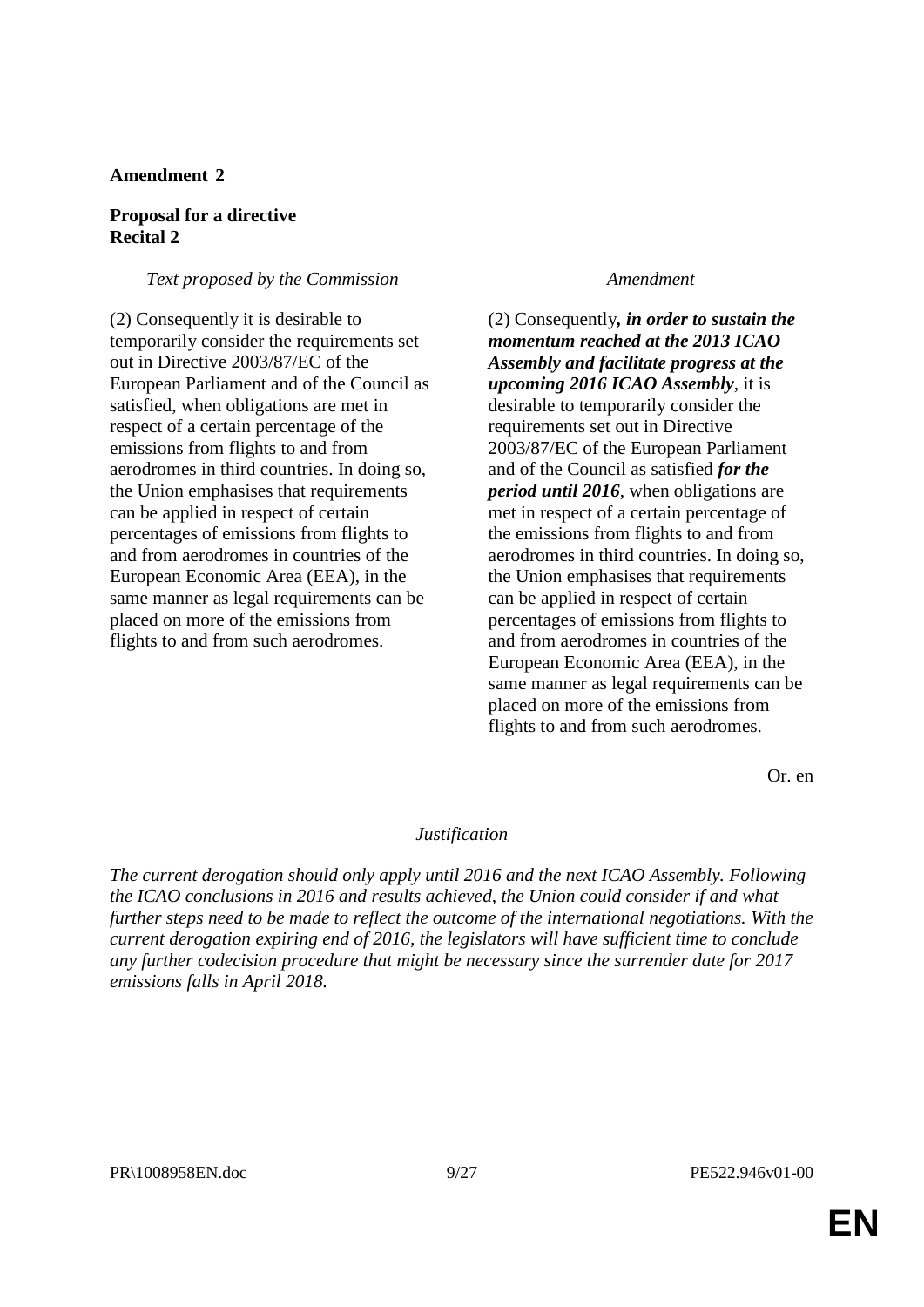### **Proposal for a directive Recital 3**

# *Text proposed by the Commission Amendment*

(3) While the application of Directive 2003/87/EC continues to be based on arrival at or departure from aerodromes in the Union, in order to be a simple and workable means to limit the application of regional market-based measures for the *7* years until a global market-based measure *begins operation*, the percentages have been calculated by Eurocontrol on the basis of the proportion of the Great Circle Distance between the main airports in the EEA and in third countries that is not more than 12 miles beyond the furthest point of EEA coastline. Since the Union does not consider that a global market-based measure should be based on actual airspace considerations, as compared to the arrival or departure from aerodromes, the relevance of the percentages is limited to the period up to *2020*.

(3) While the application of Directive 2003/87/EC continues to be based on arrival at or departure from aerodromes in the Union, in order to be a simple and workable means to limit the application of regional market-based measures for the *3* years until a *ratifiable* global market-based measure *(MBM) that applies to the majority of international aviation emissions is agreed at the 39th ICAO Assembly in 2016*, the percentages have been calculated by Eurocontrol on the basis of the proportion of the Great Circle Distance between the main airports in the EEA and in third countries that is not more than 12 miles beyond the furthest point of EEA coastline. Since the Union does not consider that a global market-based measure should be based on actual airspace considerations, as compared to the arrival or departure from aerodromes, the relevance of the percentages is limited to the period up to *2016*.

Or. en

# *Justification*

*The amendment underlies the fact that not any kind of MBM would be acceptable but one that is legally binding and one that covers the majority of emissions*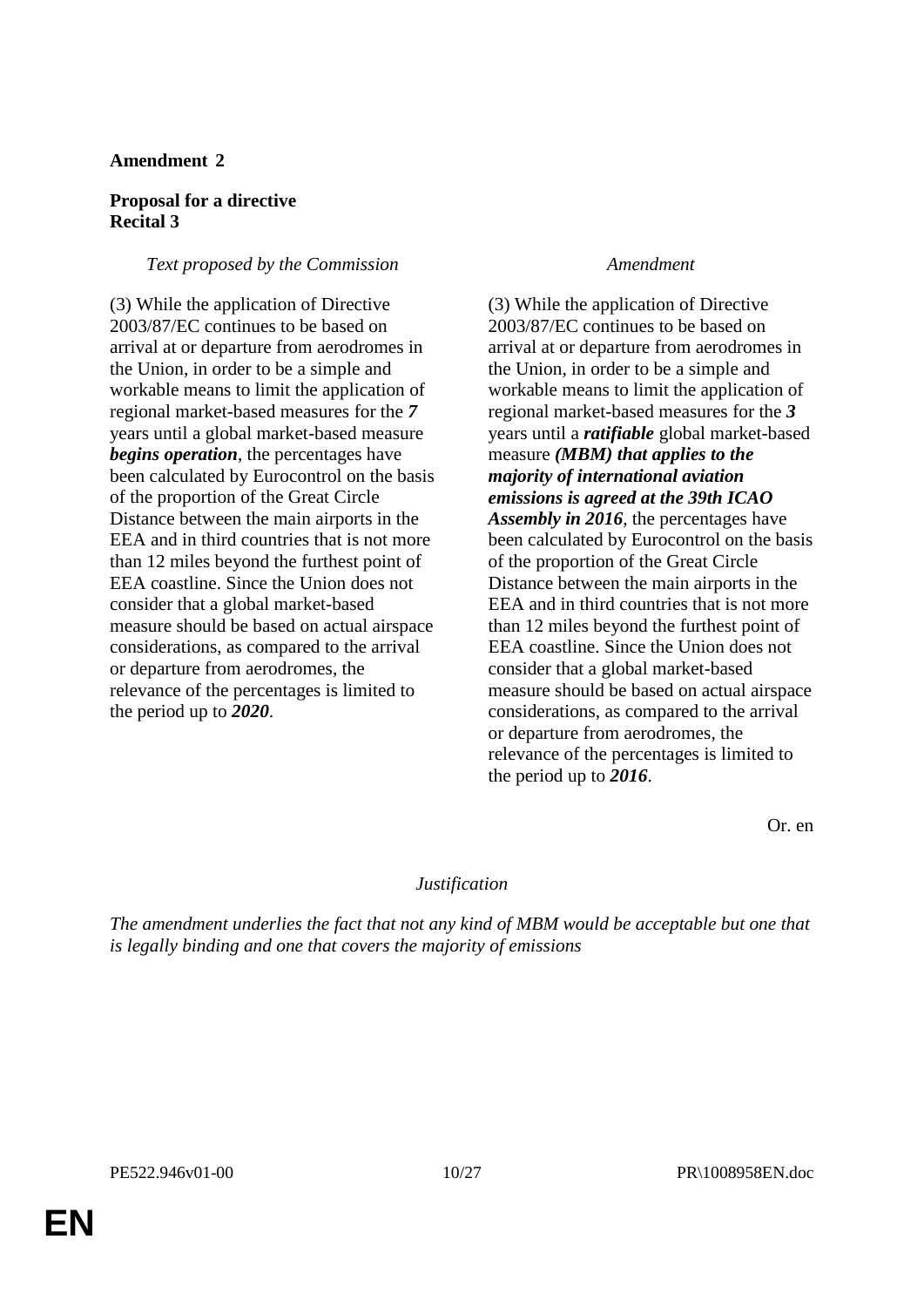## **Proposal for a directive Recital 4**

#### *Text proposed by the Commission Amendment*

(4) The derogations provided for in this directive take into account the results of bilateral and multilateral contacts with third countries, which the Commission will continue to pursue on behalf of the Union.

(4) The derogations provided for in this directive take into account the results of bilateral and multilateral contacts with third countries, which the Commission will continue to pursue on behalf of the Union. *These derogations relate only to emissions from aviation activities up to 2016 and are provided by the Union in order to facilitate an agreement on the adoption of a ratifiable global MBM at the 39th ICAO Assembly. Further legislative action should only be appropriate if such a measure is adopted in 2016. To this end, following the 2016 ICAO Assembly, the Commission should provide a full report to the European Parliament and to the Council and swiftly propose measures in line with the results, as appropriate.* 

Or. en

### *Justification*

*The current derogation should only apply until 2016 and the next ICAO Assembly. Following the ICAO conclusions in 2016 and results achieved, the Union could consider if and what further steps need to be made to reflect the outcome of the international negotiations. With the current derogation expiring end of 2016, the legislators will have sufficient time to conclude any further codecision procedure that might be necessary since the surrender date for 2017 emissions falls in April 2018.* 

#### **Amendment 2**

# **Proposal for a directive Recital 9**

*Text proposed by the Commission Amendment*

(9) The application of a percentage to verified emissions for flights to and from aerodromes in third countries, or the use of

(9) The application of a percentage to verified emissions for flights to and from aerodromes in third countries, or the use of

PR\1008958EN.doc 11/27 PE522.946v01-00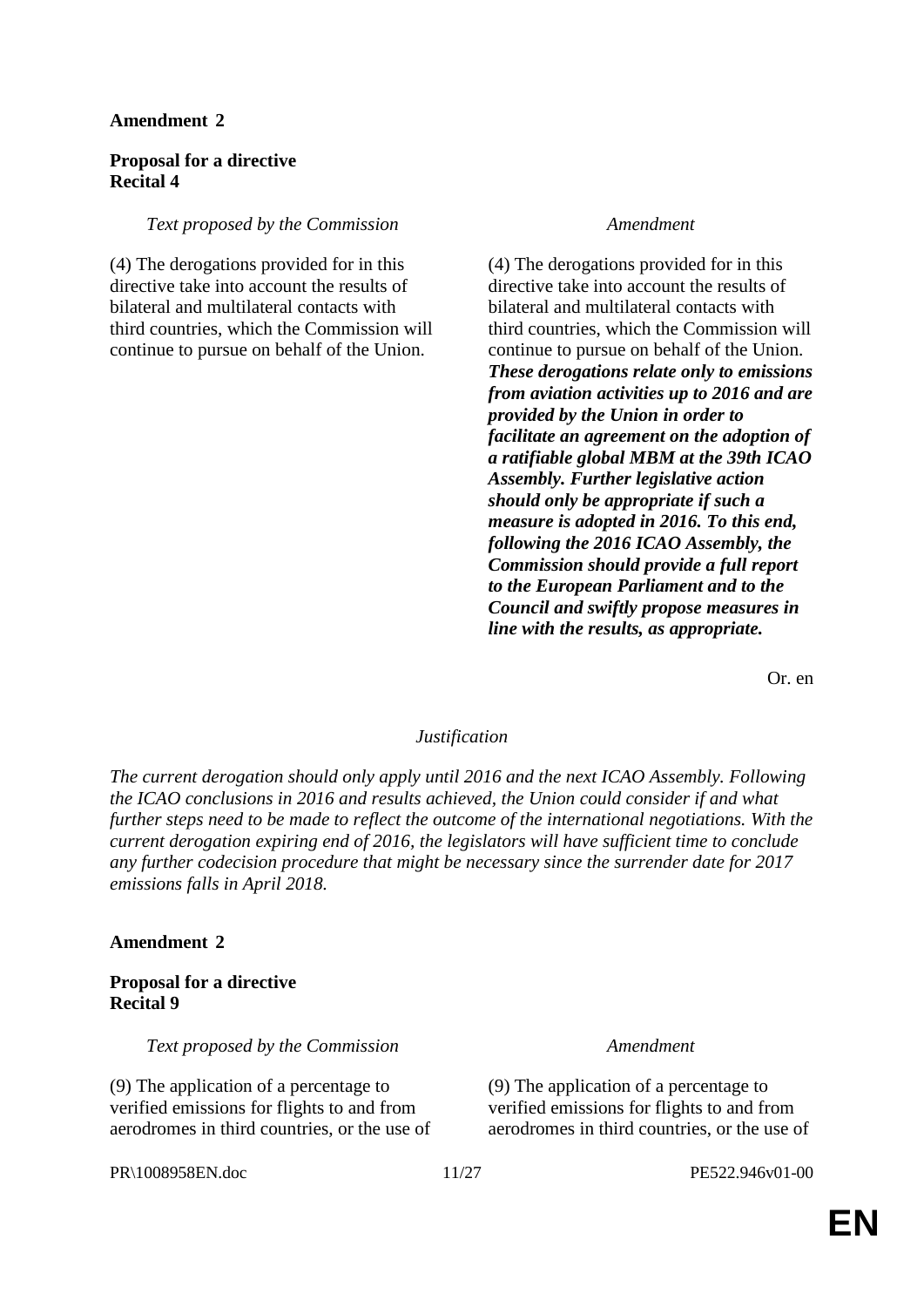an alternative approach by operators, should relate to emissions from 2014 *onwards* to give time for operators to understand these approaches when planning their flight activities,

an alternative approach by operators, should relate to emissions from 2014 *to*  2016 to give time for operators to understand these approaches when planning their flight activities,

Or. en

#### *Justification*

*The current derogation should only apply until 2016 and the next ICAO Assembly. Following the ICAO conclusions in 2016 and results achieved, the Union could consider if and what further steps need to be made to reflect the outcome of the international negotiations. With the current derogation expiring end of 2016, the legislators will have sufficient time to conclude any further codecision procedure that might be necessary since the surrender date for 2017 emissions falls in April 2018.* 

#### **Amendment 2**

#### **Proposal for a directive Recital 10**

#### *Text proposed by the Commission Amendment*

(10) Without prejudice to the global market-based measure applying from 2020, emissions from flights to and from countries which are developing countries and whose share of total revenue ton kilometres of international civil aviation activities is less than 1% should be exempted for the period 2014 to *2020*. Countries considered to be developing for the purposes of this proposal should be those which benefit at the time of adoption of this proposal from preferential access to the Union market in accordance with Regulation (EU) No 978/2012 of the European Parliament and of the Council, that is those which are not classified in 2013 by the World Bank as high-income or upper-middle income countries.

(10) Without prejudice to the global market-based measure applying from 2020, emissions from flights to and from countries which are developing countries and whose share of total revenue ton kilometres of international civil aviation activities is less than 1% should be exempted for the period 2014 to *2016*. Countries considered to be developing for the purposes of this proposal should be those which benefit at the time of adoption of this proposal from preferential access to the Union market in accordance with Regulation (EU) No 978/2012 of the European Parliament and of the Council, that is those which are not classified in 2013 by the World Bank as high-income or upper-middle income countries.

Or. en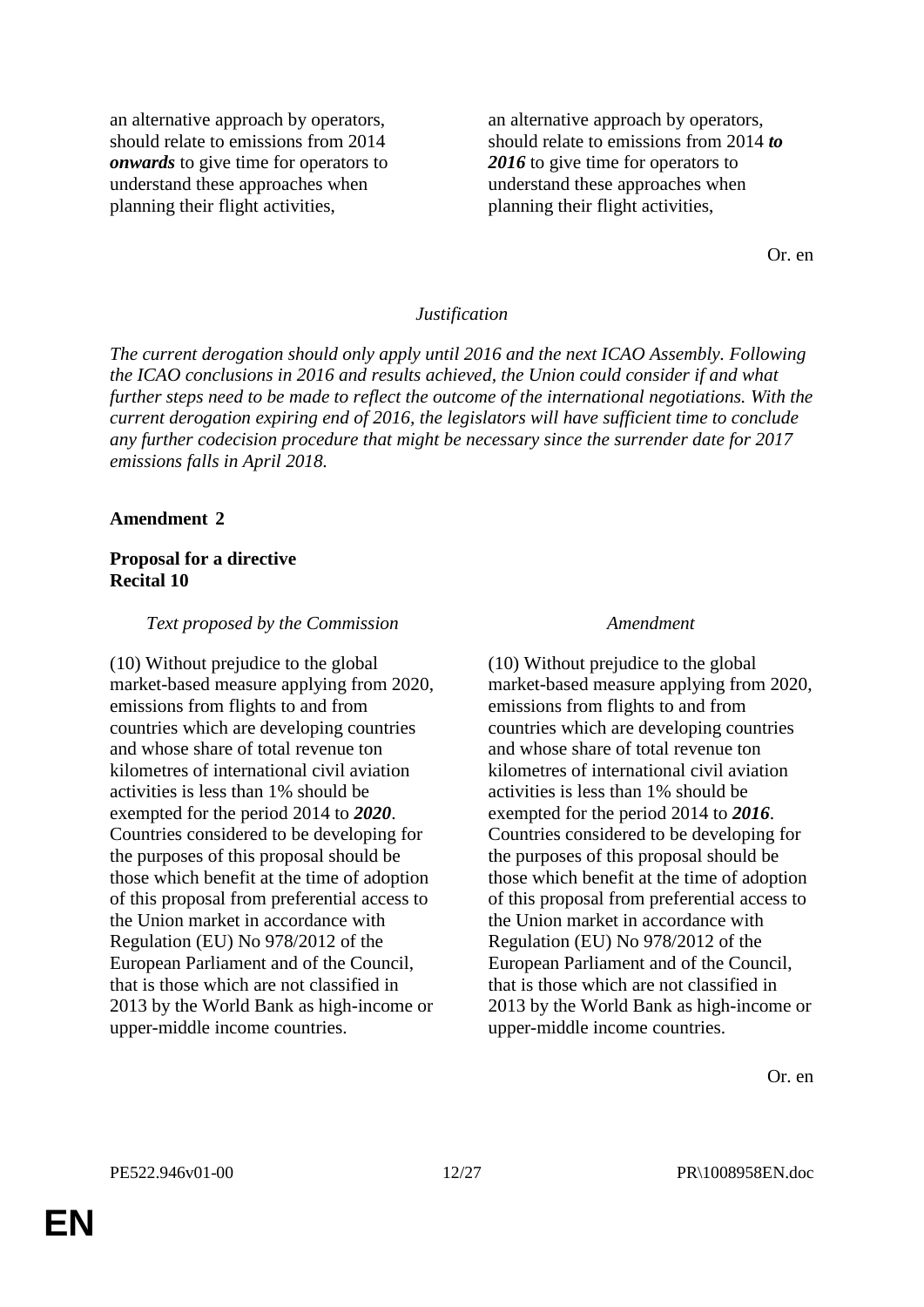## *Justification*

*The current derogation should only apply until 2016 and the next ICAO Assembly. Following the ICAO conclusions in 2016 and results achieved, the Union could consider if and what further steps need to be made to reflect the outcome of the international negotiations. With the current derogation expiring end of 2016, the legislators will have sufficient time to conclude any further codecision procedure that might be necessary since the surrender date for 2017 emissions falls in April 2018.* 

**Amendment 2**

## **Proposal for a directive Recital 12**

*Text proposed by the Commission Amendment*

*(12) After the 2016 ICAO Assembly the Commission should submit a report to the European Parliament and to the Council in order to ensure that international developments can be taken into account and any issues about the application of the derogation be addressed.*

*deleted*

Or. en

*Justification*

*Linked to AM on Recital 4*

**Amendment 3**

**Proposal for a directive Article 1 - paragraph 1 - point (1)** Directive 2003/87/EC Article 28a - paragraph 1 - point (b)

*Text proposed by the Commission Amendment*

(b) emissions from flights to and from countries outside the European Economic Area (EEA) in each calendar year between 2014 and *2020* where the operator of such

PR\1008958EN.doc 13/27 PE522.946v01-00

Area (EEA) in each calendar year between 2014 and *2016* where the operator of such

(b) emissions from flights to and from countries outside the European Economic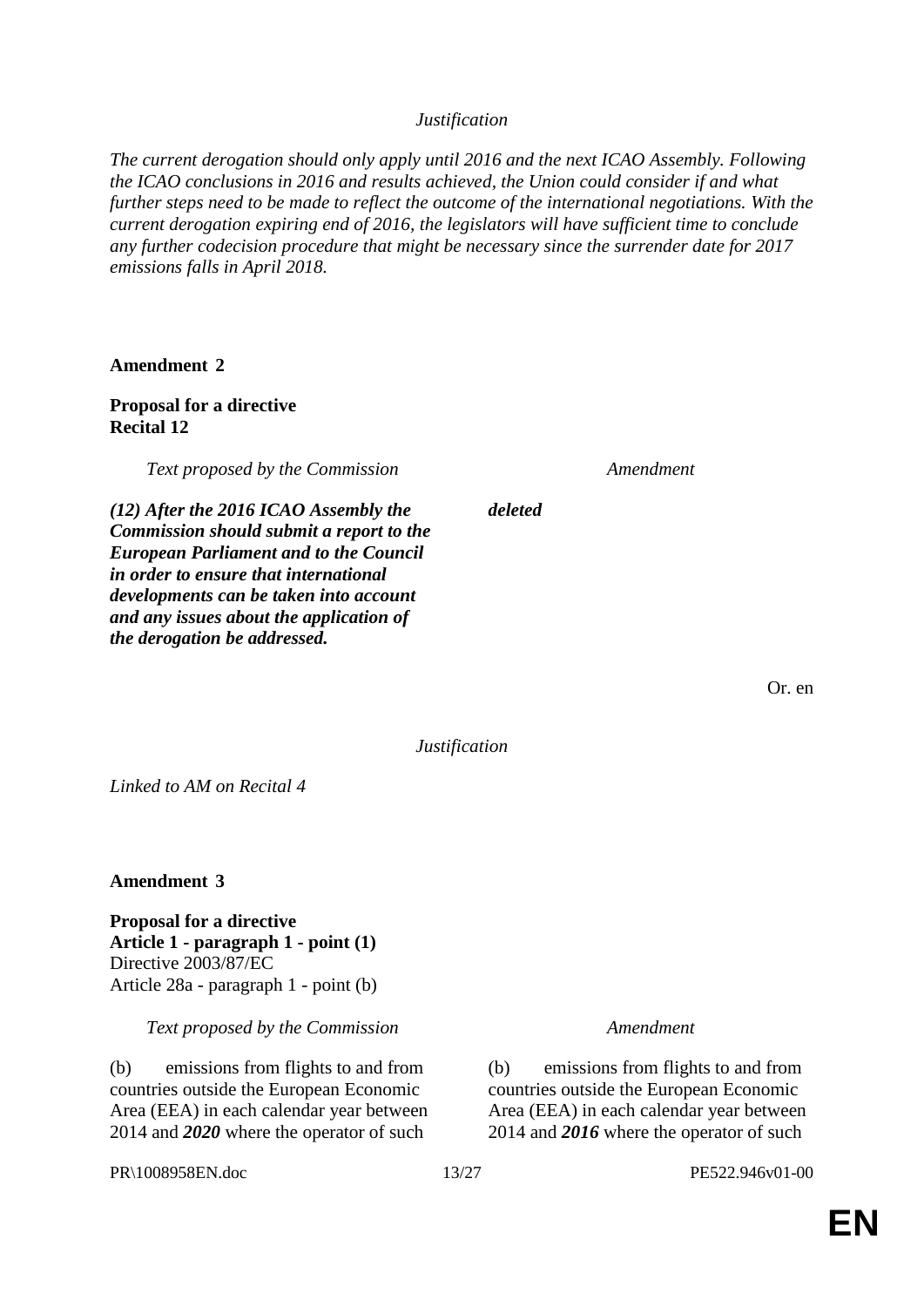flights has surrendered allowances in respect of the percentages of their verified emissions from those flights listed in accordance with Annex IIc, or calculated in accordance with paragraph 6;

flights has surrendered allowances in respect of the percentages of their verified emissions from those flights listed in accordance with Annex IIc, or calculated in accordance with paragraph 6;

Or. en

#### *Justification*

*The current derogation should only apply until 2016 and the next ICAO Assembly. Following the ICAO conclusions in 2016 and results achieved, the Union could consider if and what further steps need to be made to reflect the outcome of the international negotiations. With the current derogation expiring end of 2016, the legislators will have sufficient time to conclude any further codecision procedure that might be necessary since the surrender date for 2017 emissions falls in April 2018.* 

### **Amendment 3**

**Proposal for a directive Article 1 - paragraph 1 - point (1)** Directive 2003/87/EC Article 28a - paragraph 1 - point (c)

*Text proposed by the Commission Amendment*

(c) emissions from flights operated by a non-commercial aircraft operator in each calendar year up to *2020* where the emissions for which that aircraft operator are responsible in the calendar year are less than 1000 tonnes;

(c) emissions from flights operated by a non-commercial aircraft operator in each calendar year up to *2016* where the emissions for which that aircraft operator are responsible in the calendar year are less than 1000 tonnes;

Or. en

#### *Justification*

*The current derogation should only apply until 2016 and the next ICAO Assembly. Following the ICAO conclusions in 2016 and results achieved, the Union could consider if and what further steps need to be made to reflect the outcome of the international negotiations. With the current derogation expiring end of 2016, the legislators will have sufficient time to conclude any further codecision procedure that might be necessary since the surrender date for 2017 emissions falls in April 2018.*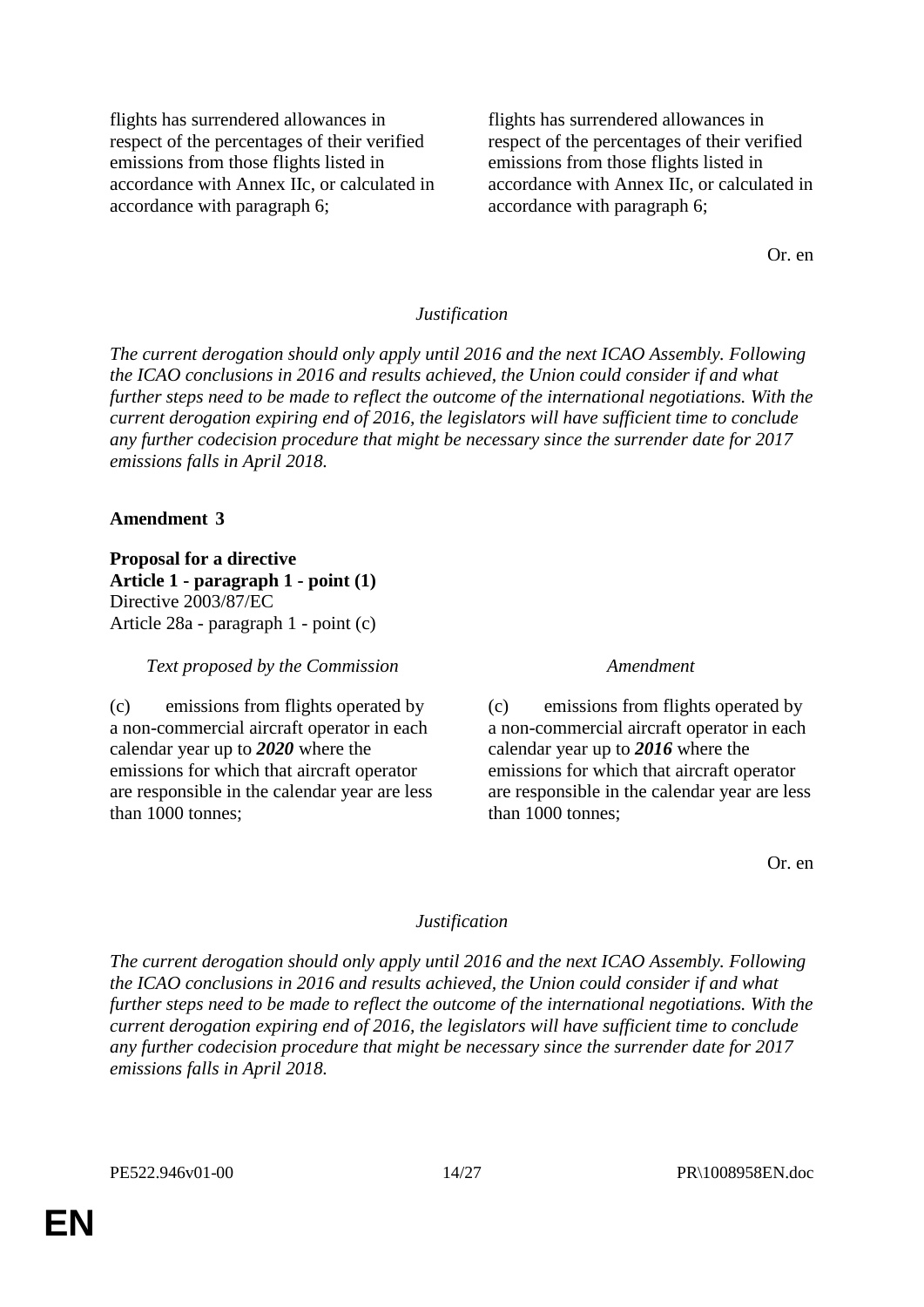**Proposal for a directive Article 1 - paragraph 1 - point (1)** Directive 2003/87/EC Article 28a - paragraph 2 - subparagraph 2

#### *Text proposed by the Commission Amendment*

As regards *activity in* 2013 to *2020*, Member States shall publish the number of free aviation allowances allocated to each operator by *[OP: insert a date 4 months after the entry into force of this Directive].*

As regards *activities from* 2013 to *2016*, Member States shall publish the number of free aviation allowances allocated to each operator by *[OP: insert a date 4 months after the entry into force of this Directive].*

Or. en

#### *Justification*

*The current derogation should only apply until 2016 and the next ICAO Assembly. Following the ICAO conclusions in 2016 and results achieved, the Union could consider if and what further steps need to be made to reflect the outcome of the international negotiations. With the current derogation expiring end of 2016, the legislators will have sufficient time to conclude any further codecision procedure that might be necessary since the surrender date for 2017 emissions falls in April 2018.* 

#### **Amendment 3**

**Proposal for a directive Article 1 - paragraph 1 - point (1)** Directive 2003/87/EC Article 28a - paragraph 4

#### *Text proposed by the Commission Amendment*

By way of derogation from Article 3d(3), the number of allowances to be auctioned by each Member State in respect of the period from 2013 to *2020* shall be reduced to correspond with its share of attributed aviation emissions resulting from the application of *Article 28(a) to (c).*

By way of derogation from Article 3d(3), the number of allowances to be auctioned by each Member State in respect of the period from 2013 to *2016* shall be reduced to correspond with its share of attributed aviation emissions resulting from the application of *Article 28a (1)(a) to (c).*

Or. en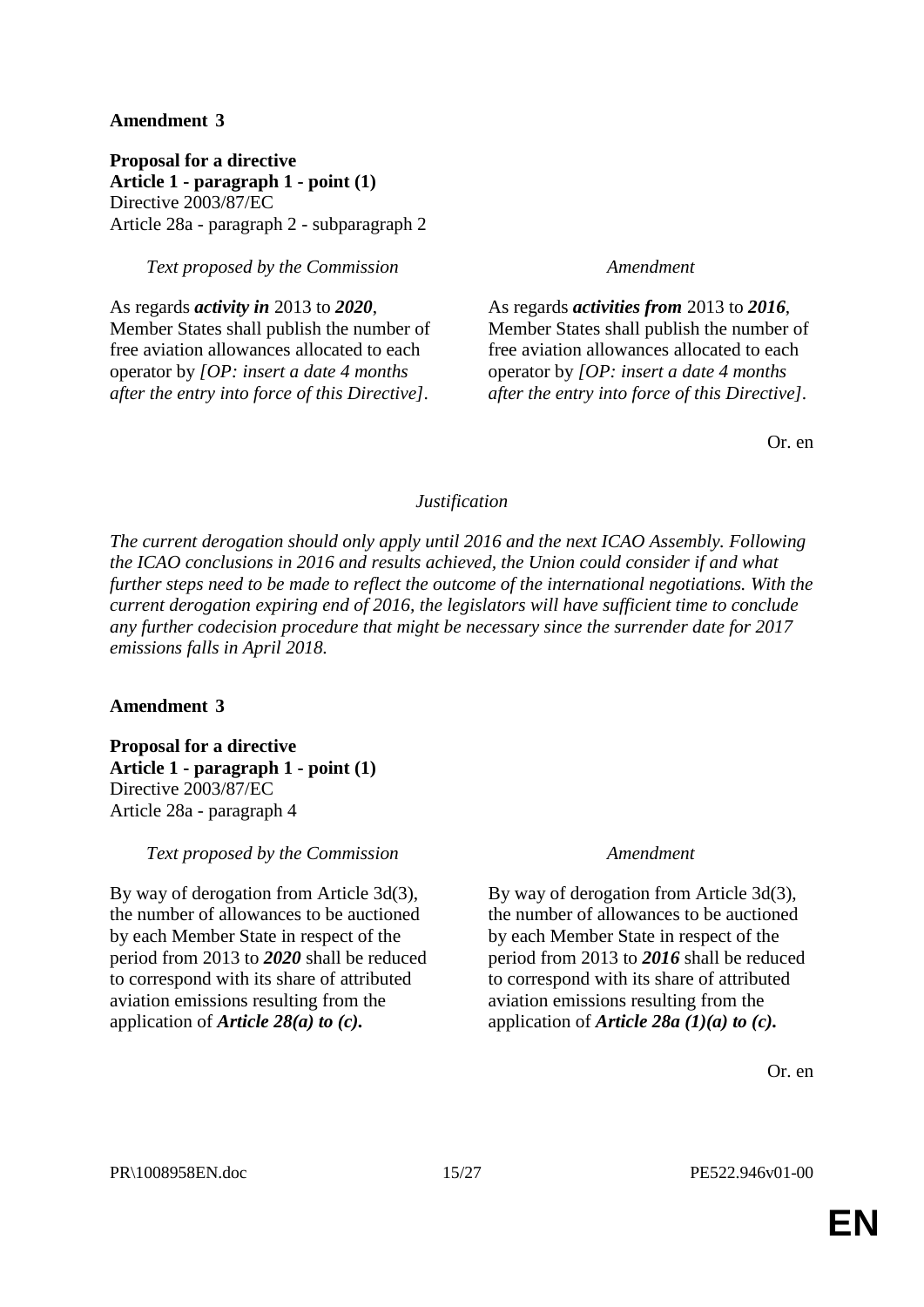*Justification*

*The current derogation should only apply until 2016 and the next ICAO Assembly. Following the ICAO conclusions in 2016 and results achieved, the Union could consider if and what further steps need to be made to reflect the outcome of the international negotiations. With the current derogation expiring end of 2016, the legislators will have sufficient time to conclude any further codecision procedure that might be necessary since the surrender date for 2017 emissions falls in April 2018.* 

# **Amendment 3**

**Proposal for a directive Article 1 - paragraph 1 - point (1)** Directive 2003/87/EC Article 28a - paragraph 7

*Text proposed by the Commission Amendment*

7. Following the 2016 ICAO Assembly, the Commission shall report to the European Parliament and the Council *on the* actions to implement the global +*market-based measure* to apply to emissions from 2020, together with proposals as appropriate.

In the event that a global measure will not apply from 2020, that report shall consider the appropriate scope for coverage of emissions from activity to and from countries outside the EEA from *2020* onwards in the continued absence of such a global measure. In its report, the Commission shall also consider solutions to other issues that may arise in the application of paragraphs 1 to 4, while preserving equal treatment for all operators on the same route."

7. Following the 2016 ICAO Assembly, the Commission shall report to the European Parliament and the Council *on the results achieved*. *In the event that a ratifiable global MBM is agreed, that report shall include proposals as appropriate in reaction to these developments.* 

In the event that a global measure will not apply from 2020, that report shall consider the appropriate scope for coverage of emissions from activity to and from countries outside the EEA from *2016* onwards in the continued absence of such a global measure. In its report, the Commission shall also consider solutions to other issues that may arise in the application of paragraphs 1 to 4, while preserving equal treatment for all operators on the same route."

Or. en

# *Justification*

*The current derogation should only apply until 2016 and the next ICAO Assembly. Following the ICAO conclusions in 2016 and results achieved, the Union could consider if and what*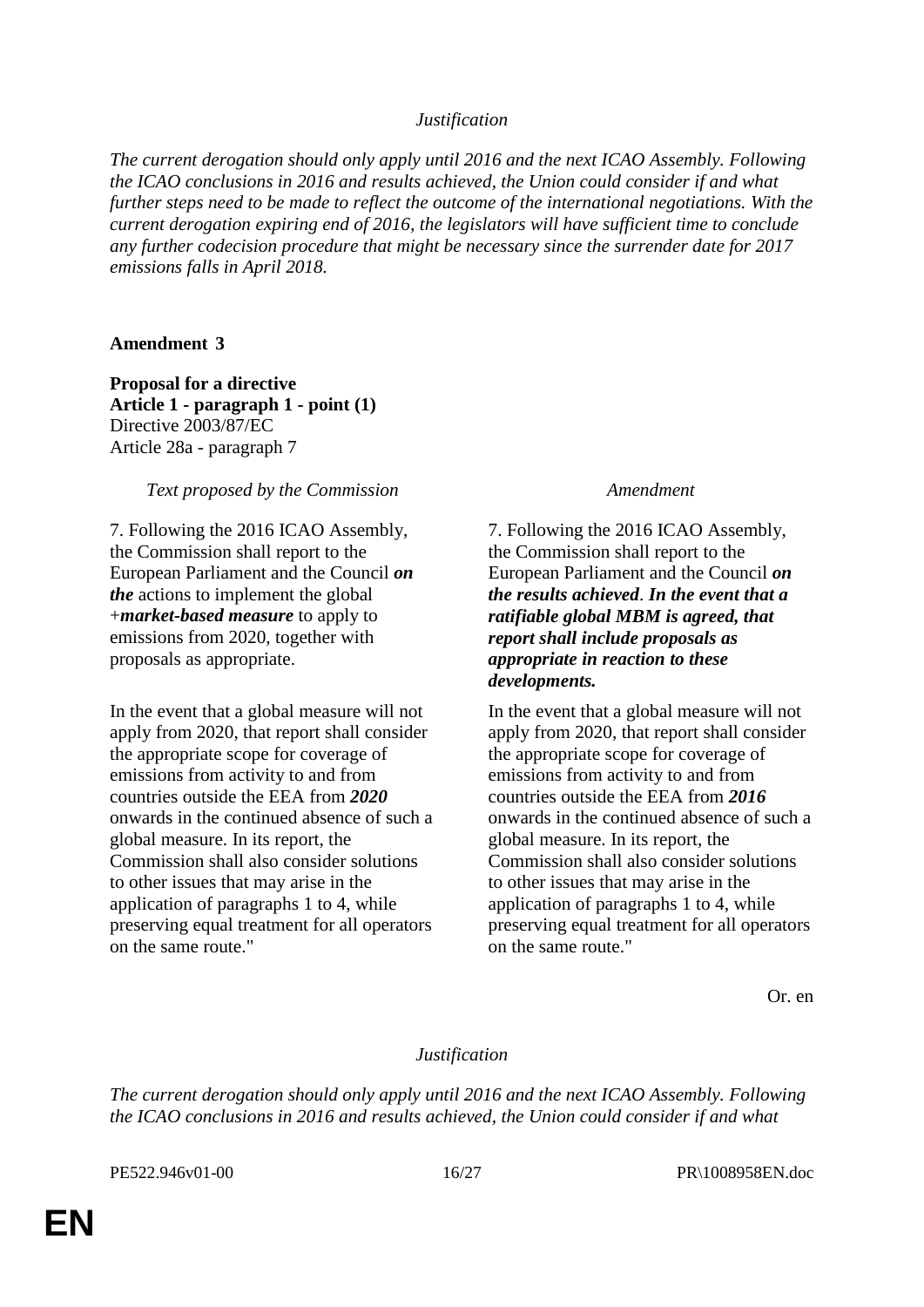*further steps need to be made to reflect the outcome of the international negotiations. With the current derogation expiring end of 2016, the legislators will have sufficient time to conclude any further codecision procedure that might be necessary since the surrender date for 2017 emissions falls in April 2018.* 

## **Amendment 3**

**Proposal for a directive Annex** Directive 2003/87/EC Annex IIc - paragraph 6

# *Text proposed by the Commission Amendment*

For the period 2014 to *2020*, and without prejudice to the global market-based measure applying from 2020, the percentage applicable to flights between EEA Member countries and countries which are developing countries and whose share of total revenue ton kilometres of international civil aviation activities is less than 1% shall be zero. Countries considered to be developing for the purposes of this proposal are those which benefit at the time of adoption of this proposal from preferential access to the Union market in accordance with Regulation (EU) No 978/2012 of the European Parliament and of the Council, that is those which are not classified in 2013 by the World Bank as high-income or upper-middle income countries.]

For the period 2014 to *2016*, and without prejudice to the global market-based measure applying from 2020, the percentage applicable to flights between EEA Member countries and countries which are developing countries and whose share of total revenue ton kilometres of international civil aviation activities is less than 1% shall be zero. Countries considered to be developing for the purposes of this proposal are those which benefit at the time of adoption of this proposal from preferential access to the Union market in accordance with Regulation (EU) No 978/2012 of the European Parliament and of the Council, that is those which are not classified in 2013 by the World Bank as high-income or upper-middle income countries.]

Or. en

### *Justification*

*The current derogation should only apply until 2016 and the next ICAO Assembly. Following the ICAO conclusions in 2016 and results achieved, the Union could consider if and what further steps need to be made to reflect the outcome of the international negotiations. With the current derogation expiring end of 2016, the legislators will have sufficient time to conclude any further codecision procedure that might be necessary since the surrender date for 2017 emissions falls in April 2018.* 

PR\1008958EN.doc 17/27 PE522.946v01-00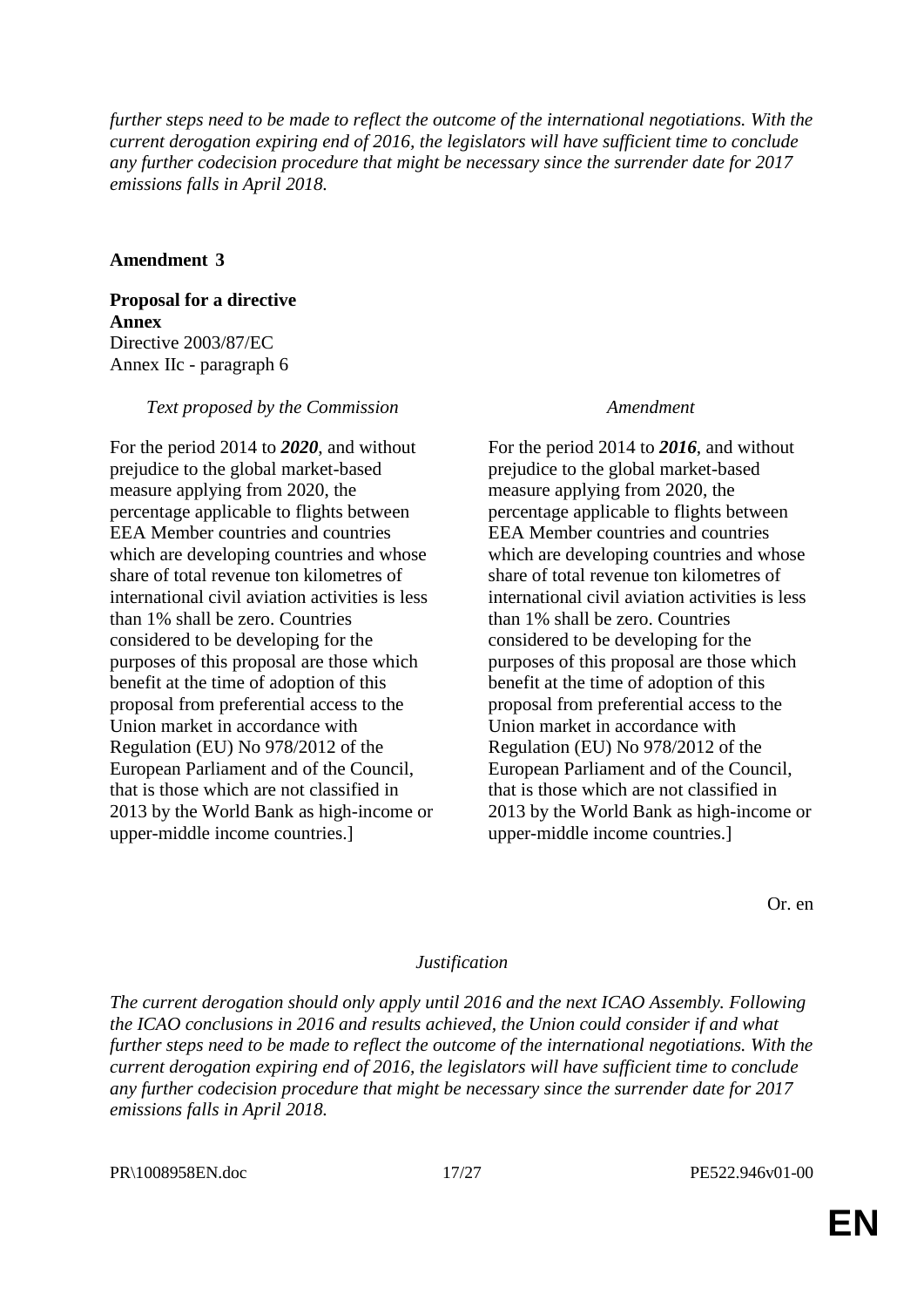**Proposal for a directive Recital 11a (new)**

*Text proposed by the Commission Amendment*

*The environmental effectiveness of aviation's inclusion in the ETS has been reduced due to the reduction in geographic scope. To this end, and in line with reduction policy for all other sectors, from 2015 onwards, the rate of auctioning should be 40% like the auctioning of the other sectors. A linear reduction factor should be applied in line in other sectors.* 

Or. en

### *Justification*

With the limited scope, the environmental effect of the ETS is drastically reduced, so increasing the amount of auctioning and reducing the cap may partly compensate this.

**Amendment 3**

**Proposal for a directive Article 1 - paragraph 1 - point (1)** Directive 2003/87/EC Article 28a - paragraph 2 - subparagraph 1a (new)

*Text proposed by the Commission Amendment*

*From 2015 onwards, 40% of these allowances shall instead be auctioned.* 

Or. en

*Justification*

While the average auctioning in other sectors is 40% (100% as a rule and benchmark for carbon leakage sector) the auctioning amount in the aviation sector is only 15%. This has been subject to criticism for a long time. Because all flights in the European airspace are

PE522.946v01-00 18/27 PR\1008958EN.doc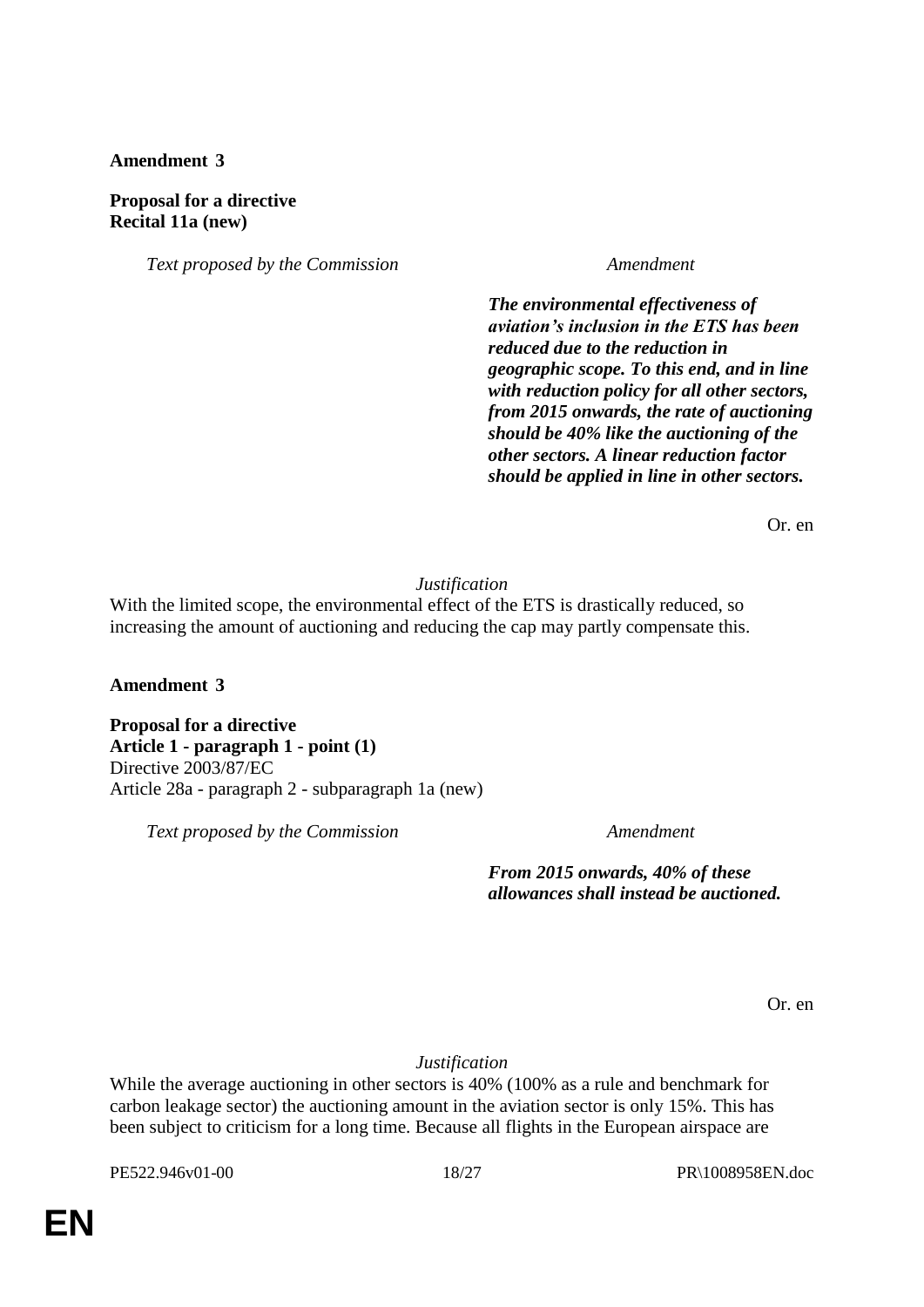subject to the ETS aviation cannot be considered as a classic carbon leakage sector. With the limited scope, the environmental effect of the ETS is drastically reduced, so increasing the amount of auctioning may partly compensate this.

**Amendment 3**

**Proposal for a directive Article 1 - paragraph 1 - point (2)** Directive 2003/87/EC Article 28a - paragraph 2 - subparagraph 1a (new)

*Text proposed by the Commission Amendment*

*From 2015 onwards, these allowances shall be reduced by a linear factor of 1.74%. This percentage may be reviewed as part of the general review of this Directive*

Or. en*Justification*

While the other industries covered by ETS need to reduce their emissions by 21% by 2020, the reduction in the aviation sector is only 5%. This was against the position of the European Parliament during the negotiations in 2008. Parliament always asked for equal treatment of all industries. The environmental effectiveness of the aviation ETS is significantly reduced because of the limited scope. To reach a better environmental integrity of the ETS the linear factor of 1.74 % is applied for each year to reach equal treatment of all sectors in the ETS.

**Amendment 3**

**Proposal for a directive Article 1 - paragraph 1 - point (1)** Directive 2003/87/EC Article 28a - paragraph 3 - subparagraph 1a (new)

*Text proposed by the Commission Amendment*

*The special reserve set in Article 3f shall be reduced so that it remains at 3%. Any leftovers shall be cancelled.*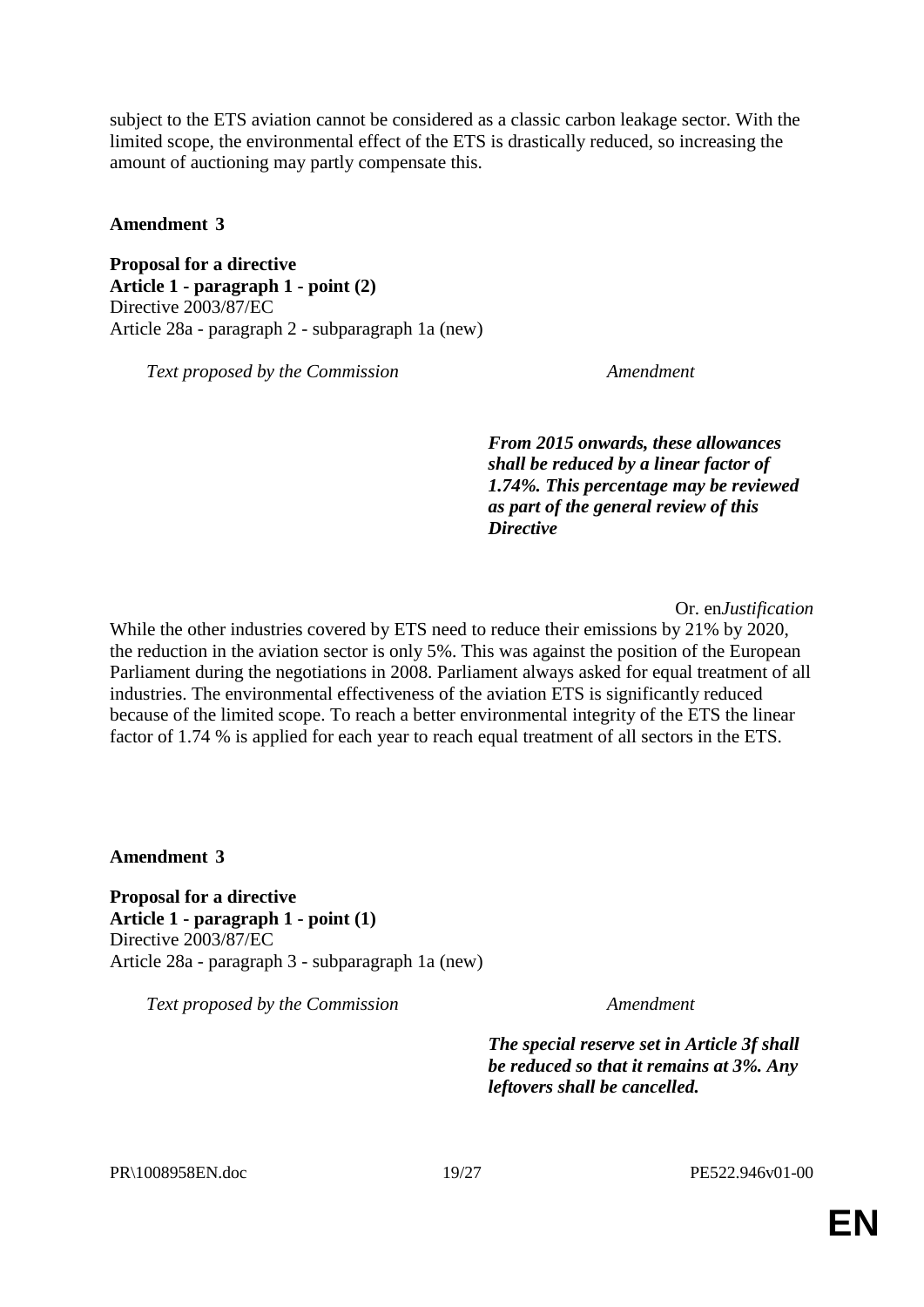# *Justification*

The special reserve should remain at 3% of the number of allowances in circulation, because the scope of the Directive is reduced. In order to bring the environmental benefit closer to the original ETS system, all the allowances left in the Special Reserve after distribution has taken place to new entrants should be cancelled, rather than auctioned by Member States and resulting in greater emissions.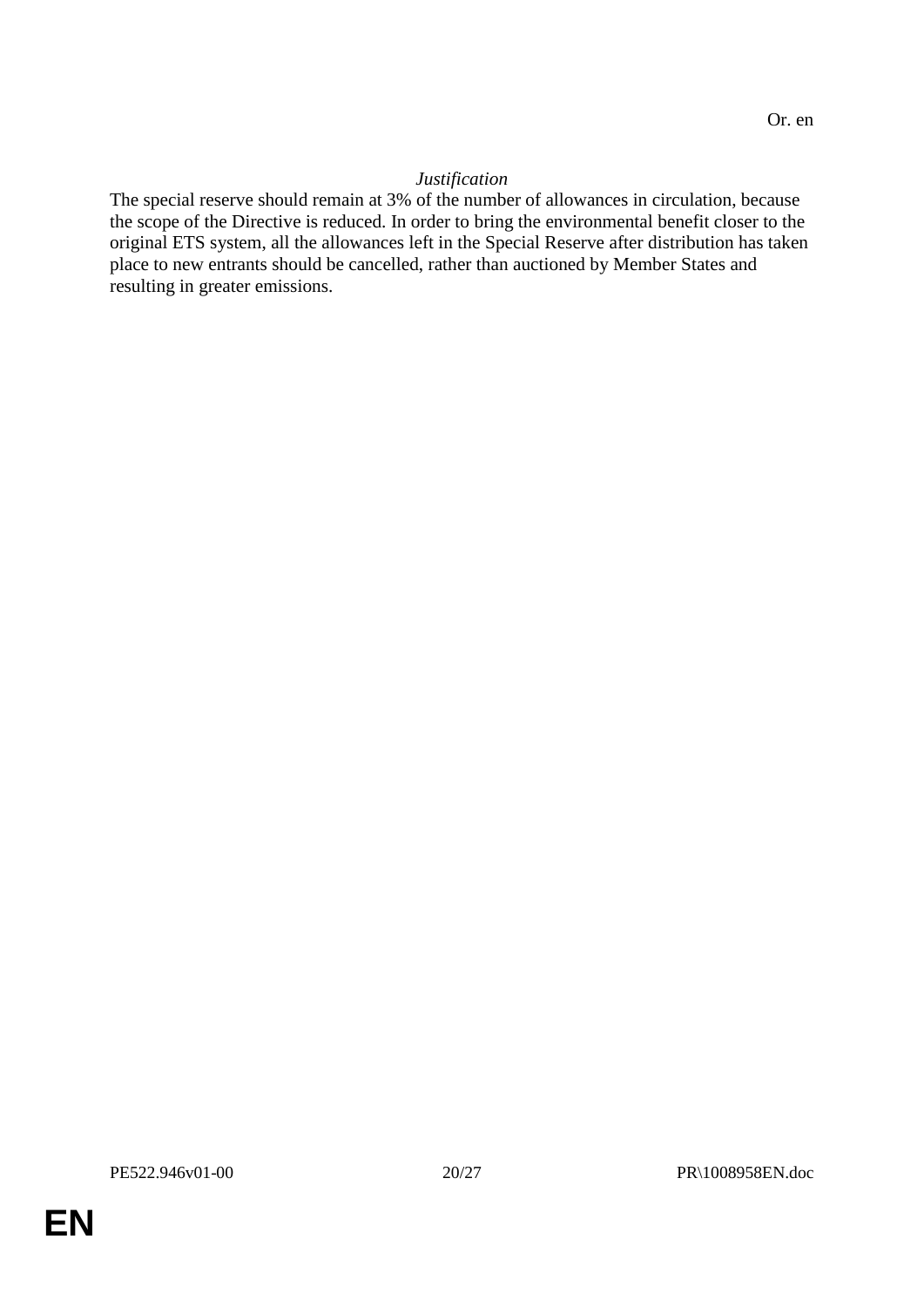# **EXPLANATORY STATEMENT**

#### **Why is it necessary to limit the greenhouse gas emissions from aviation?**

The greenhouse gas emissions from aviation grow quickly. Under a no action scenario, the International Civil Aviation Organization (ICAO) predicts them to accumulate to 1900 Mt until 2000



Source: ICAO

Other estimations are predicting 3500 to 4500 Mt until 2050. 3.5 giga-tonnes are 20% of the amount to which global emissions need to be limited according to IPCC in 2050 to contain climate change to 2 degrees.



According to the 5th IPCC (2013) global emissions need to be drastically reduced until 2050 if we want to have a 2/3 probability to keep the 2 degrees target that year.

Source: IPCC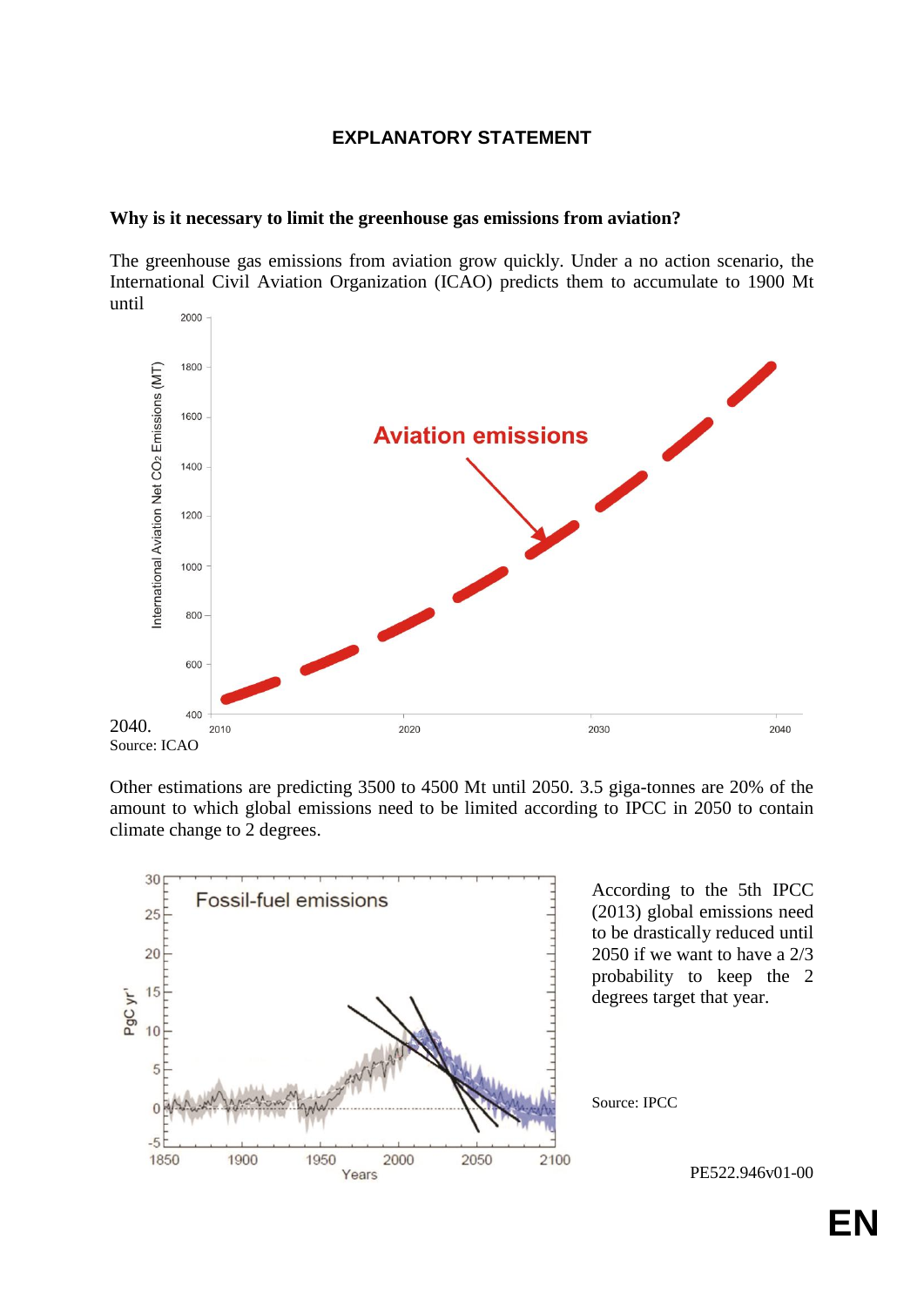The task to regulate airline emissions has been given by the international community to the ICAO in 1997 with the Kyoto Protocol. While the Kyoto Protocol falls short when it comes to the challenge of climate change, one cannot ignore that at least the European Union has followed its obligation and limited emissions. On the other hand, no significant action has been implemented to limit aviation emissions.

It is also necessary that the aviation industry participates in the efforts to limit climate change from the point of fairness to other modes of transport. Unfortunately, aviation is the least climate-friendly mode of transport, and while other modes of transport are highly regulated and subject to many taxes and fees, aviation has not been addressed at European level:



### **The legislation from 2008, the criticism from third countries and the legitimacy of this criticism**

The legislation including aviation in the ETS has been approved after a more than two years debate and involvement of all stakeholders unanimously by the Council and with more than 90% majority in the European Parliament. A cornerstone of the legislation was that all flights that start and land in Europe are included. This has been the point of criticism by third countries. However, after a court case by the American airlines, the European Court of Justice decided that it is fully in line with international law. The costs are very moderate, despite the claims of third countries, which sometimes speak about outrageous burden for their industry. According to the latest figures, the cost for Ryanair has been  $0.036$ , for Easyjet  $0.116$  (other airlines with a less efficient fleet may have slightly higher costs). The costs of taxes and fees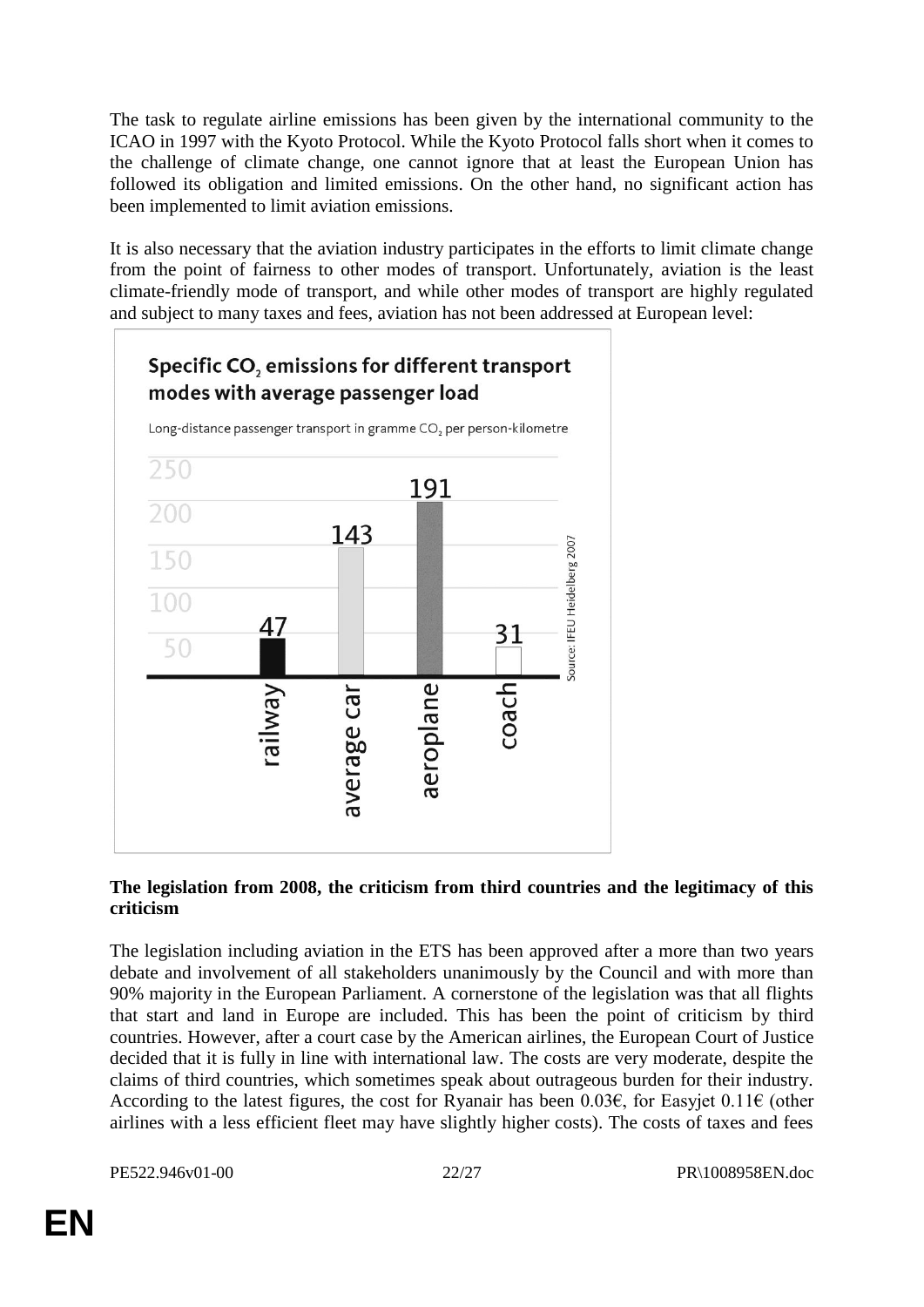implied by EU member states or third countries are much higher.

| Country | Law                                                                                 | costs per flight                                                                                |
|---------|-------------------------------------------------------------------------------------|-------------------------------------------------------------------------------------------------|
| Germany | Luftverkehrssteuer                                                                  | Up to $42,18 \text{ } \in \text{ depending}$<br>on<br>destination                               |
| UK.     | Air Passenger Duty APD                                                              | Up to over $184£6000$ miles                                                                     |
| US A    | International<br><b>Transportation Tax</b>                                          | 16,30\$/Passenger                                                                               |
| EU      | <b>ETS</b>                                                                          | $0.036$ (Ryanair)<br>Up to $2 \epsilon$ /intercontinental<br>flight<br>(estimate by Commission) |
| India   | Departure Fee $+$ 10,3 %<br>Service Charge (on Airport<br>Development Tax in Delhi) | 7,40€,\$10<br>+19 $\epsilon$ , \$ 25 (only in Delhi)                                            |
| Austria | Flugabgabegesetz                                                                    | Up to $35\epsilon$ depending on distance                                                        |

One important argument by third countries was that the European Union legislation is illegal because of the extra-territoriality. This argument is, according to the Court of Justice, invalid because only flights that start and land in Europe are covered. However, the obligation to surrender allowances is of course higher if the flight is longer. But this is not a unique feature of the EU legislation. Also, national taxes and fees apply the same principle, for example the British fee is significantly higher for a flight to Mexico than for a flight to Canada, even if the distance between Canada and Mexico is mainly territory of the United States, see following map:



A flight to Toronto, Canada is charged APD of £130 (156 €).

A flight in business class from London to Mexico City (approximately 5000 miles) will be charged APD of £162 (195 $\epsilon$ ).

**The ICAO process and the Stop**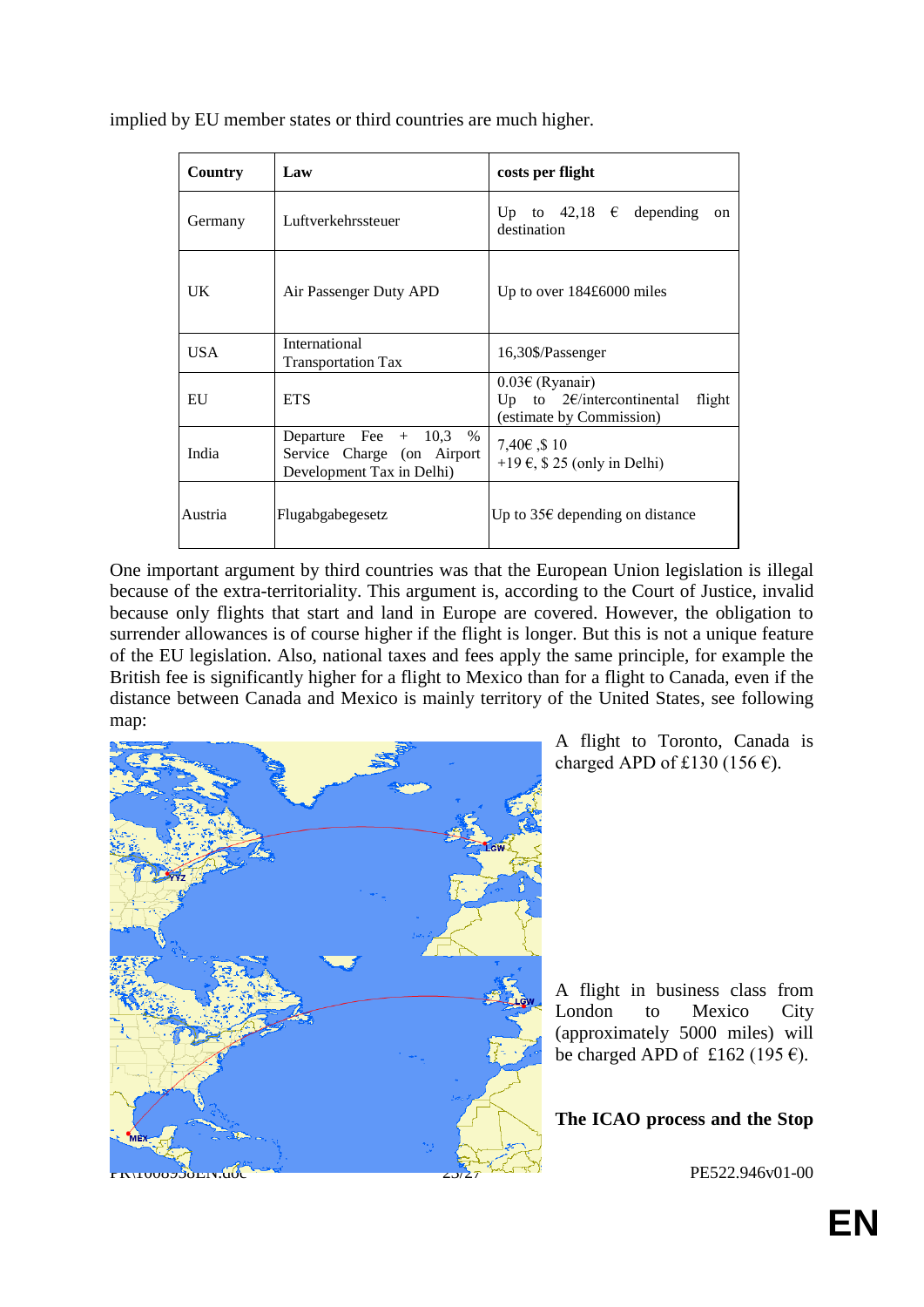# **the Clock legislation**

Even though the criticism is not legitimate, the European Union reacted on the third countries' arguments. It has been said that the European legislation stands in the way of an international agreement. This has never been true, but as a gesture of good will, the Commission proposed to limit the scheme to intra-European flights for one year to help find a better agreement in the ICAO General Assembly in September and October 2013.

In the legislation, it has been made clear:

*"The derogation provided for by this decision relates only to 2012 aviation emissions."*

*(10) (...) This derogation is provided by the European Union to facilitate an agreement at the 38th session of the ICAO Assembly on a realistic timetable for the development of a global MBM beyond the 38th session of the ICAO Assembly and on a framework for facilitating the comprehensive application of national and regional MBMs to international aviation, pending the application of the global MBM.* 

The ICAO Assembly in September and October 2013 adopted a resolution which included a commitment *"to develop a global MBM for international aviation, taking into account the work called for in paragraph 19".* This is an important step, but unfortunately the resolution includes also a lot of conditions and preconditions. Therefore, it is not at all sure that the ICAO Assembly in 2016 will really succeed to adopt clear rules for the MBM. It has to be taken into account that the ICAO Assembly in 2001 already endorsed emission trading, but unfortunately no real progress has been made:

# **ICAO Assembly 2001:**

c) Emissions trading:

c) *Endorses* the development of an open emissions trading system for international aviation;

# **ICAO Assembly 2013:**

18. Decides to develop a global MBM scheme for international aviation, taking into account the work called for in paragraph 19;

Comparing with the very different UNFCCC progress, one has to say that even the COP 19 conference in Warsaw had more concrete and positive results than the ICAO Assembly. A very important condition of the European Union to further amend its legislation was that a framework for national and regional schemes, so for example for the EU scheme, should be adopted. Unfortunately, this is not the case.

The aviation industry, mainly represented by IATA, had, sadly, very much worked against the European Union in the ICAO process, but on the other hand, it has to be respected that IATA contributed to the global process. The commitment of industry to reduce the emissions by 50% by 2050 goes much further than the ICAO text.

# **Consequences for the EU after the ICAO Assembly**

A lot of stakeholders, for example the European low-fare association ELFAA, which represents almost 50% of intra-European flights, many NGOs, and many members of the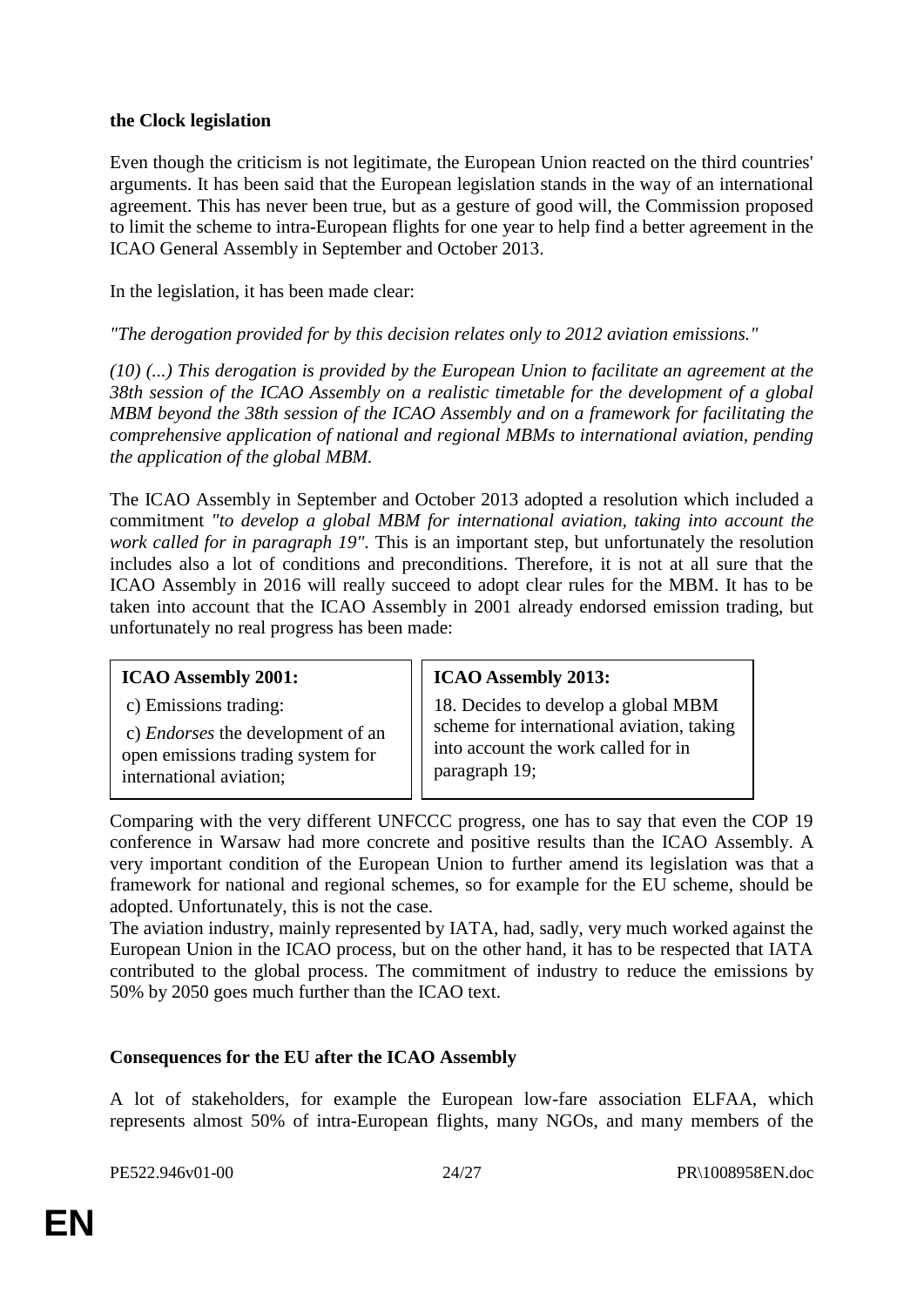Parliament ask not to amend the existing legislation. This would mean that the full ETS, including intercontinental flights that start and land in Europe, for their whole distance should be enforced from the 1st of May next year. Others (many stakeholders present this position behind the scenes) argue for a prolongation of the existing Stop the Clock until 2016 or even 2020, which would mean that only intra-European flights are covered for many years, even if they fly over European airspace.

The Commission proposal with the airspace approach represents a compromise between these two extremes:



Source: European Commission

This means that all flights that start and/or land in Europe are covered for their part within European airspace. For example, a flight from Paris or London to the airport of Istanbul (this is very important because Istanbul is going to open the biggest airport in the world) would be covered until the border of Greece, which means almost 100%. Under the Stop the Clock, it is not covered at all. A flight to a hub in the Emirates would be covered by almost 50% of its emissions under the airspace approach.

# **Your rapporteur's proposal**

Your rapporteur supports the proposal of the European Commission in principle. While he remains convinced that the pressure of the third countries is not sustained, it has to be taken into account that the international process may suffer from a full implementation of the scheme. The airspace approach has many advantages to the Stop the Clock: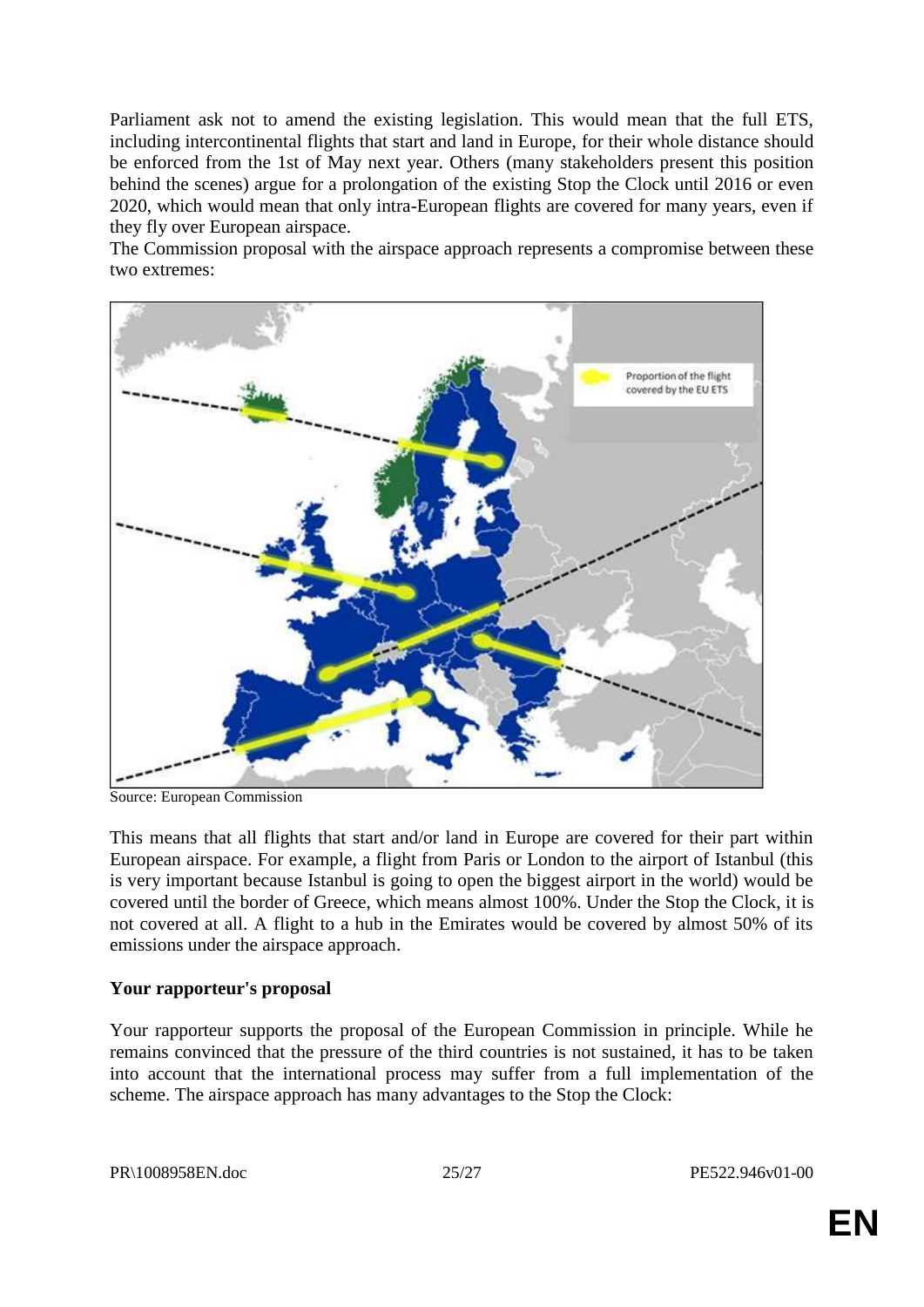- 1) Environmental and climate protection: The Commission proposal includes approximately 40% of the emissions compared to the original regulation, Stop the Clock only covered about 20%.
- 2) Consequences for international negotiations:

A simple extension of the Stop the Clock could be considered an unconditional surrender by the European Union. If there is progress at international level, it is mainly through the pressure from the European Union. Many proposals that are considered under ICAO would not really reduce aviation emissions, but only carbon-neutral growth from 2020 is considered. The main strategy of ICAO is based on offsets (which mainly means CDM) and bio-fuels. Reflecting the critical discussion about these two instruments within the European Union, it is important to show an alternative. Our scheme in fact forces to reduce emissions, even if it's only by 5%.

3) Competitive situation of European airports and aviation industry:

The Stop the Clock proposal is intervening with the competitive situation of European airlines and airports. Big hubs close to the European Union, i.e. Istanbul, will benefit if we prolong it. Airlines that mainly fly inside Europe have a competitive disadvantage compared to airlines that can cross-subsidize flights inside the European Union.

4) The legal situation:

Based on the ECJ judgment and the Chicago Convention it is evident that an airspace approach is fully in line with international law. The ICAO Council has unanimously supported an airspace approach in early September. The ICAO resolution that does not include an airspace approach is not legally binding on this issue since the EU and many others issued reservations.

# **Amendments proposed by your rapporteur**

While your rapporteur proposes to stick to the Commission proposal as much as possible, some amendments seem to be reasonable.

# 1. **Legal situation after 2016:**

The amendment of the directive is only justified because we expect a breakthrough with legally binding agreement for global aviation in 2016. While this is a real option, it is not at all guaranteed. That is why it is reasonable to limit the airspace approach until 2016 and to reintroduce the full ETS from 2017. If the international agreement is really adopted in ICAO in 2016, of course the European Union should be ready to modify the legislation accordingly.

# 2. **Amendments to increase the ambition and environmental integrity and to guarantee equal treatment with other industries:**

The level of auctioning in the aviation ETS is only 15% compared to an average of 40% for the rest of the industry. The cap is only 5%, compared to 21% for other industries. This has always been subject to criticism and the European Parliament already in 2007/2008 during the legislative progress asked for equal treatment of all industries. The airspace approach reduces the emissions covered by the ETS to 40% compared to the original scheme. To limit the damage for the environment it is